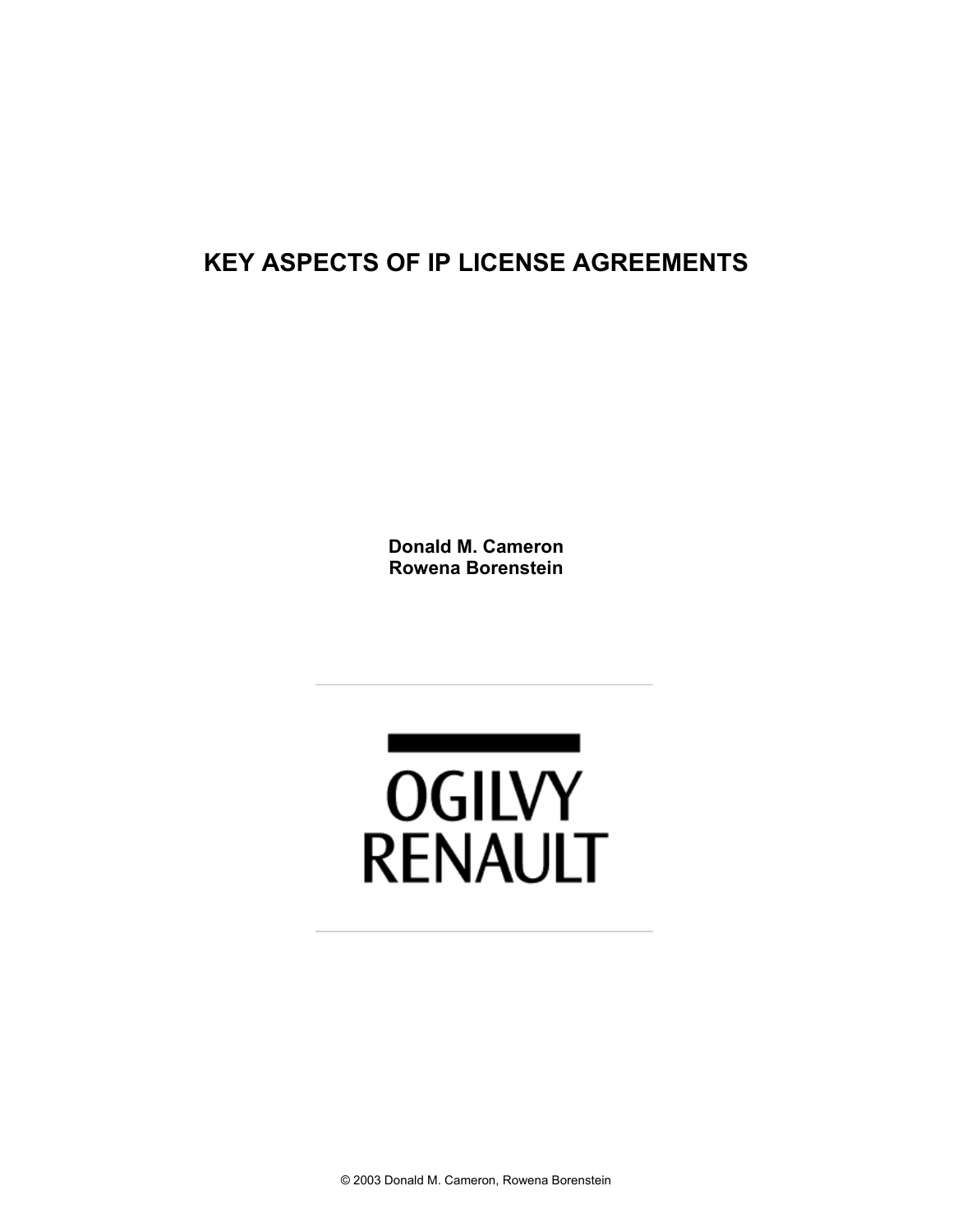# **TABLE OF CONTENTS**

| 1. |     |  |  |  |  |
|----|-----|--|--|--|--|
|    |     |  |  |  |  |
|    | (b) |  |  |  |  |
|    | (c) |  |  |  |  |
|    | (d) |  |  |  |  |
| 2. |     |  |  |  |  |
|    | (a) |  |  |  |  |
|    | (b) |  |  |  |  |
|    | (c) |  |  |  |  |
|    | (d) |  |  |  |  |
|    | (e) |  |  |  |  |
|    | (f) |  |  |  |  |
|    | (g) |  |  |  |  |
|    | (h) |  |  |  |  |
|    | (i) |  |  |  |  |
| 3. |     |  |  |  |  |
|    | (a) |  |  |  |  |
|    | (b) |  |  |  |  |
|    | (c) |  |  |  |  |
|    | (d) |  |  |  |  |
| 4. |     |  |  |  |  |
|    | (a) |  |  |  |  |
|    | (b) |  |  |  |  |
|    | (c) |  |  |  |  |
|    | (d) |  |  |  |  |
|    | (e) |  |  |  |  |
|    | (f) |  |  |  |  |
|    | (g) |  |  |  |  |
| 5. |     |  |  |  |  |
|    | (a) |  |  |  |  |
|    | (b) |  |  |  |  |
|    | (c) |  |  |  |  |
|    | (d) |  |  |  |  |
|    | (e) |  |  |  |  |
| 6. |     |  |  |  |  |
|    |     |  |  |  |  |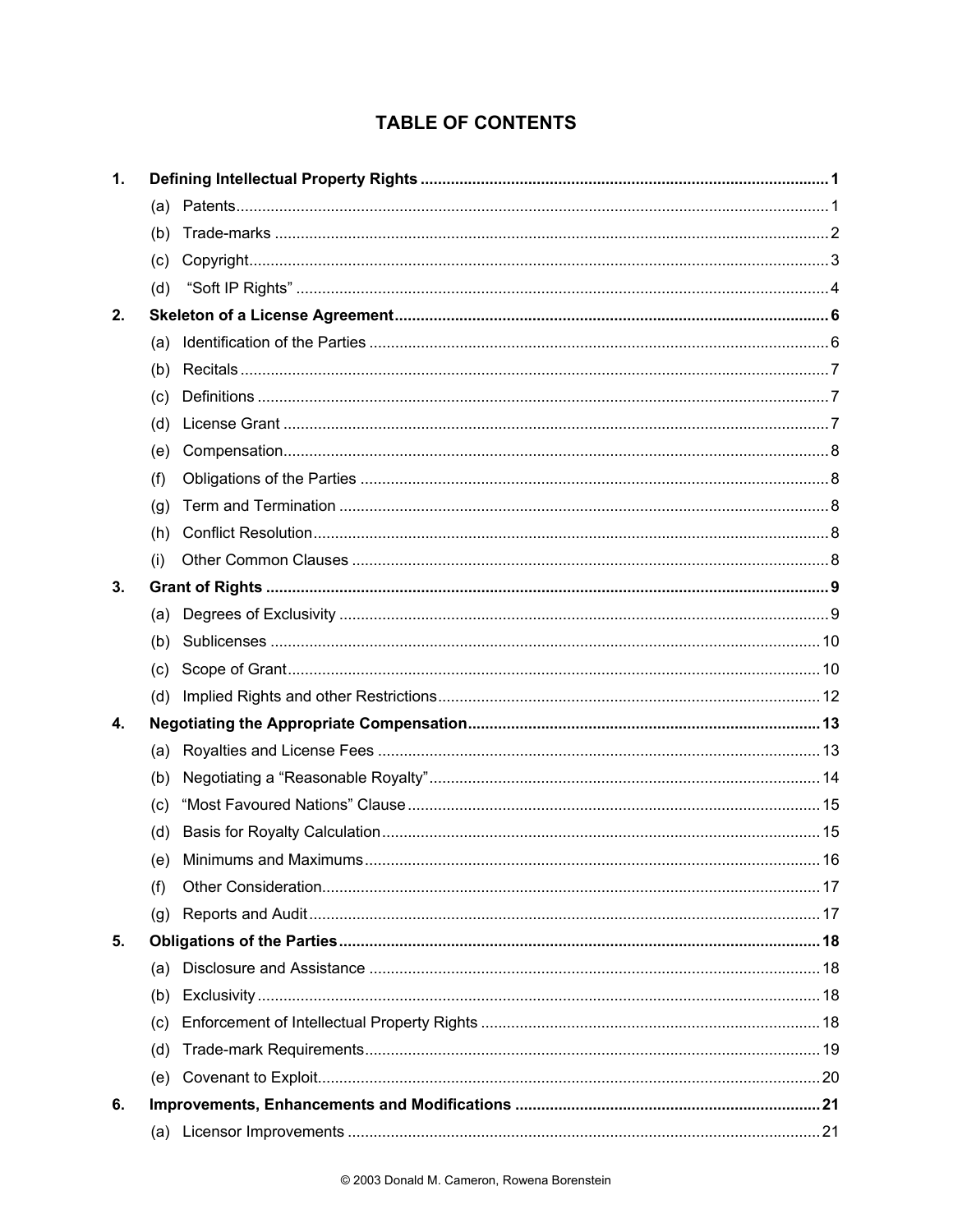|                | (c) |  |  |  |
|----------------|-----|--|--|--|
| 7 <sub>1</sub> |     |  |  |  |
|                | (a) |  |  |  |
|                | (b) |  |  |  |
|                | (c) |  |  |  |
|                | (d) |  |  |  |
|                | (e) |  |  |  |
|                | (f) |  |  |  |
|                | (q) |  |  |  |
|                | (h) |  |  |  |
| 8.             |     |  |  |  |
|                | (a) |  |  |  |
|                | (b) |  |  |  |
|                | (c) |  |  |  |
| 9.             |     |  |  |  |
|                | (a) |  |  |  |
|                | (b) |  |  |  |
|                | (C) |  |  |  |
| 10.            |     |  |  |  |
|                | (a) |  |  |  |
|                | (b) |  |  |  |
|                | (c) |  |  |  |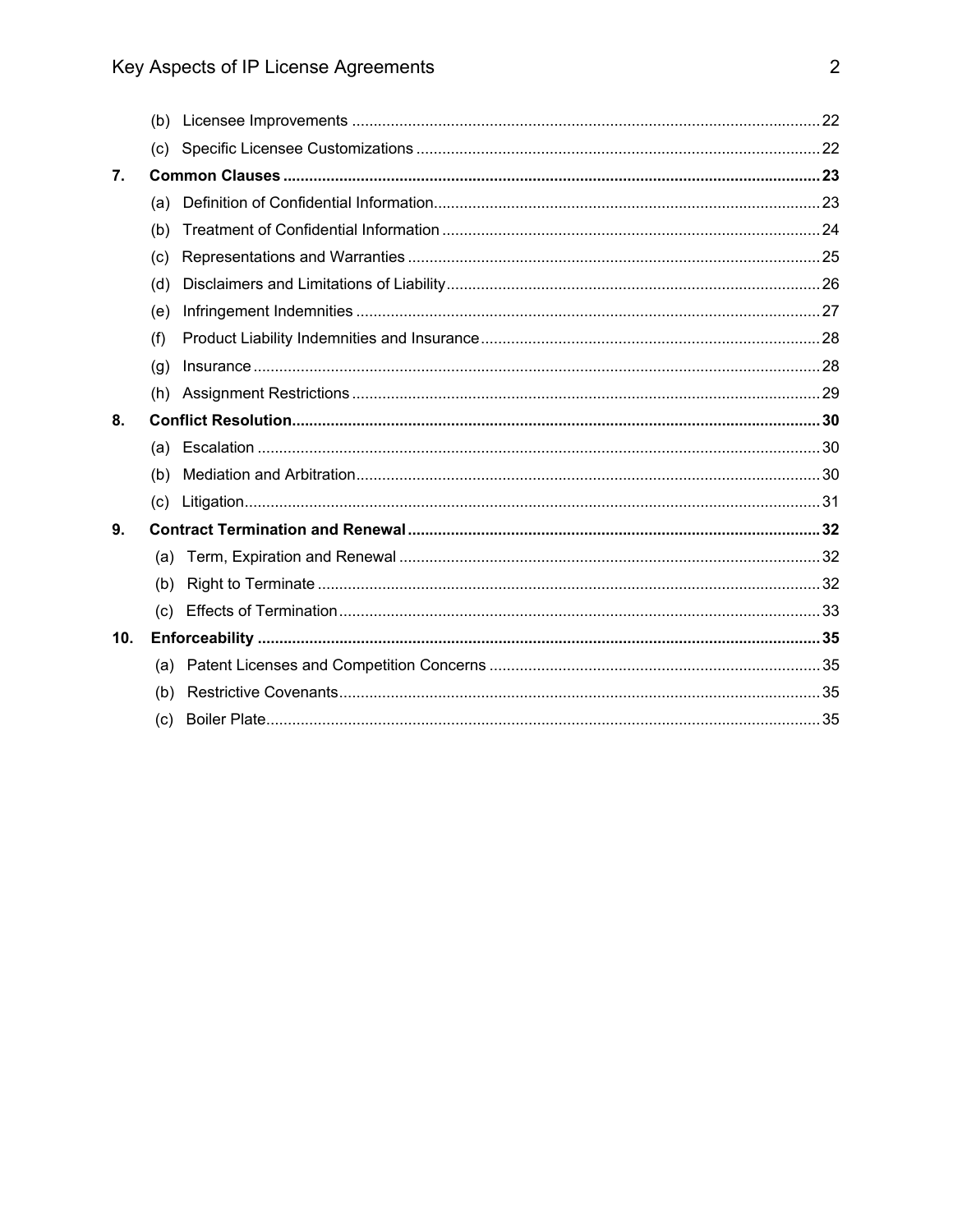# **KEY ASPECTS OF IP LICENSE AGREEMENTS**

## 1. Defining Intellectual Property Rights

Intellectual property rights are intangible rights. Unlike other personal property rights, they cannot be touched, or seen. For example, a copy of a book is a personal asset that is easily viewed and identified. Copyright does not prevent you from reading the book, or giving your copy of the book to another person. But the copyright does protect the expression of the words and ideas in the book, and it is that expression that is protected, not the physical copy of the book itself.

In order to properly draft and negotiate license agreements, it is important to understand the nature of the intellectual property rights being licensed. Different intellectual property rights will require different language in the grant of the license agreement. This is particularly true when multimedia products, which may incorporate several different types of intellectual property rights, are being licensed. The nature of the intellectual property right being licensed may also affect other provisions of the agreement, such as the length of term of the agreement.

Most intellectual property rights are created by statute; they exist as a result of legislation which both defines and limits the scope of protection afforded to the intellectual property right. They may be territorial in nature (e.g., a U.S. patent is only valid and enforceable in the U.S.), or international (e.g., copyright in a book authored by a Canadian will be valid in all countries that are parties to the *Berne Convention*). They may be time-limited (e.g. a Canadian patent is currently valid for a period of 20 years from the date the application for the patent was filed) or perpetual, subject to conditions (as long as a trade-mark is used in a manner that doesn't render it generic, the trademark right will continue to exist).

Two general classes of intellectual property rights exist: so-called "hard" intellectual property rights (including patents, trade-marks and copyright) and "soft" intellectual property rights (including confidential information, trade secrets and know-how).

## (a) Patents

 A patent gives the owner the exclusive right to manufacture, use and sell the invention claimed in the patent, and the ability to prevent others from doing the same. Of all of the intellectual property rights, patents grant the most exclusivity and the greatest amount of protection in respect of the patented invention. A patent will protect the ideas embodied in the claimed invention, and not just the expression of it. Even if you independently develop the same invention on your own, without any knowledge of the patent, you can still be barred from making, using or selling your invention until the patent that claims it has expired.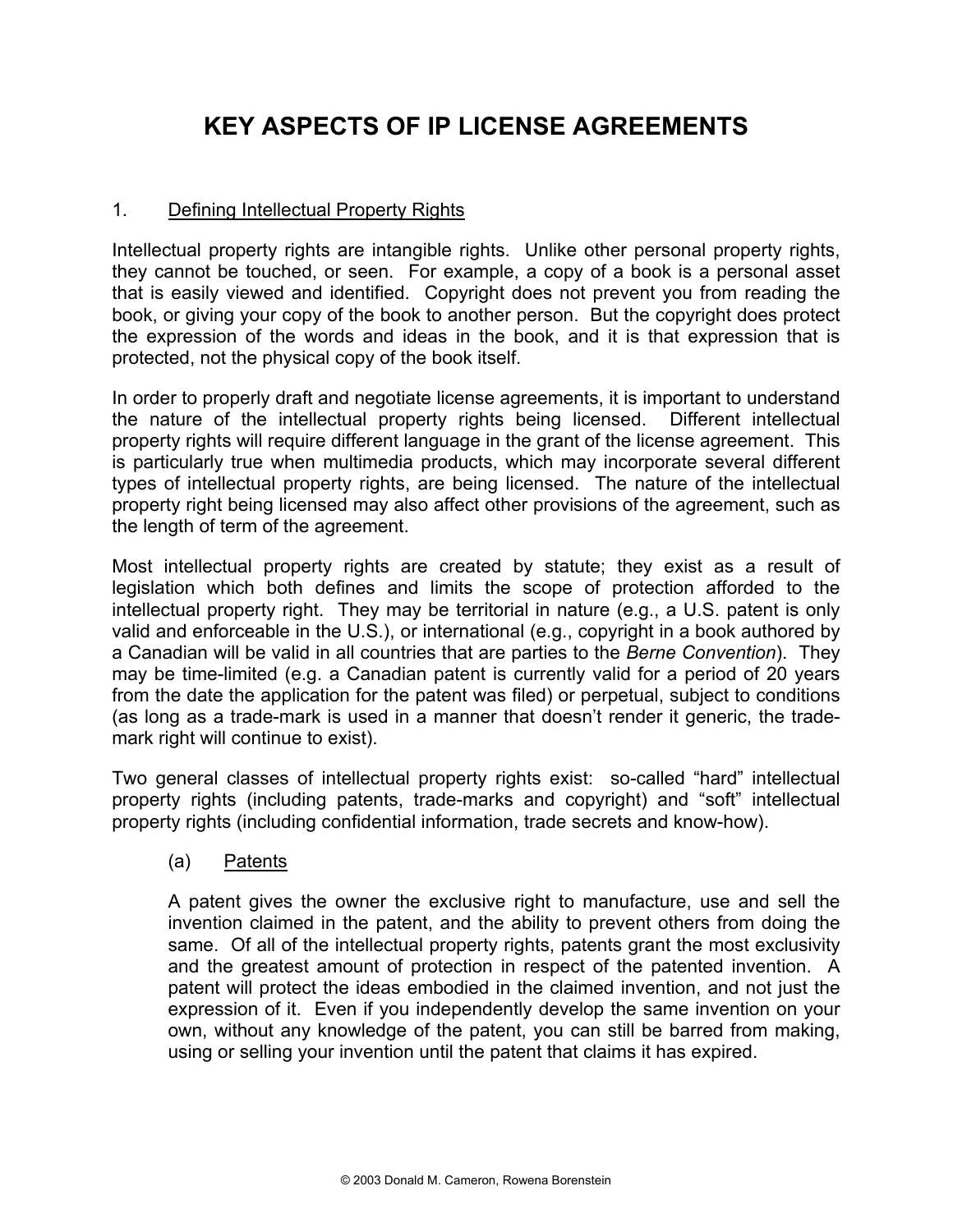Because of the breadth of exclusivity afforded to patent holders, patents are more difficult to obtain than other forms of intellectual property rights. A Canadian patent must be issued by the Canadian Intellectual Property Office. In order to be issued a patent, the invention must meet all four of the following requirements:

- (i) Patentable Subject Matter: any new and useful art, process, machine, manufacture or composition of matter, or improvement, can be the subject of a patent. Scientific principles, mathematical equations and other like "inventions" are not patentable subject matter. As a result, in Canada, computer software programs that are purely algorithmic expressions may not be patented; however, some patents have been obtained on inventions where the software component is combined with some other non-algorithmic invention.
- (ii) Novelty: the invention must not have been disclosed in a manner such that that it had become available to the public prior to the filing date of the application (if the disclosure was by a third party), or prior to one year before the filing date of the application (if the disclosure was by the inventor).
- (iii) Non-Obviousness: the invention must reflect some amount of inventive ingenuity; in other words, it must not be obvious to a skilled professional in the art, having regard to all of the other information and prior art available to him or her.
- (iv) Utility: the invention must serve some functional purpose and it must deliver the results promised in the patent, if any.

The term of a patent, i.e. the length of time during which the patentee is able to exercise its exclusive rights, is currently twenty years from the Canadian application date. A patent is acquired by filing an application with discloses the invention sufficiently and sets out in the claims the precise invention that will be protected. Because patents eventually become public documents, some corporations may choose *not* to disclose the inventions and maintain the invention instead as a trade secret.

(b) Trade-marks

Trade-marks rights, if registered, give the owner the exclusive right to the *use* of the trade-mark in Canada in respect of the wares and services associated with it, and the right to prevent others from using the same or *confusingly* similar marks. A trade-mark may be a word or combination of words, designs, symbols, colours, fragrances or the "get-up" of a package or product.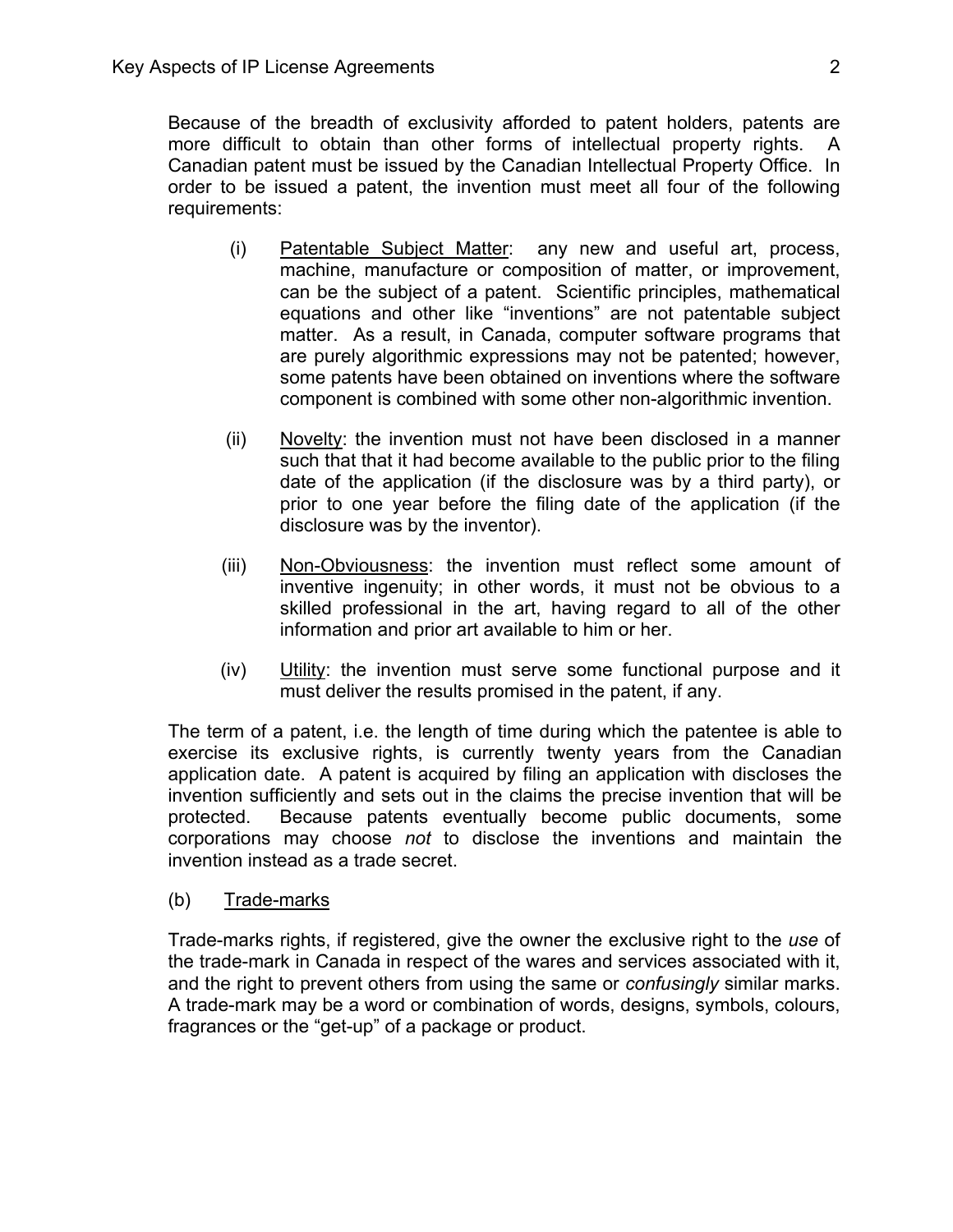Trade-mark rights do not necessarily have to be registered, as the right itself is acquired through use of the trade-mark that designates the source of origin of goods and/or services with which the trade-mark is associated. Owners of unregistered trade-mark rights can prevent a third party from using their trademarks, but only if they can establish that the third party is attempting to deceive the public by "passing-off" its goods and/or services as those of the trade-mark owner.

Trade-mark registrations may be renewed indefinitely subject to the continued use of the mark. Failure to use the trade-mark may expose a trade-mark owner to an expungement proceeding which, if successful, would result in the removal of the mark from the registry. It is also possible to lose a trade-mark right if the distinctiveness of the mark is lost and it becomes "generic". Examples of trademarks that have become generic in some jurisdictions include THERMOS, ASPIRIN and MARGARINE. It is incumbent on a trade-mark owner to police infringements of its trade-mark rights and enforce those rights to avoid losing distinctiveness of the mark.

(c) Copyright

Copyright gives its owner the sole right to produce or reproduce the protected work. Copyright can subsist in any original literary, artistic, musical or dramatic work, or any substantial part thereof, in any material form whatever. The copyright arises automatically upon creation of the work – no registration is required, although registration does offer some limited presumptions of validity in the event of litigation. Copyright offers a far more limited scope of protection than a patent, because it protects the expression of the original work, but not the underlying ideas. As long as there is no actual copying involved, anyone can produce a similar work even if they are using the same underlying ideas.

Under copyright law, there are a number of related and more specific rights, including the right to:

- perform the work in public;
- publish the work, if it is unpublished;
- produce, reproduce, perform or publish any translation of the work;
- convert a dramatic work into a novel or other non-dramatic work;
- convert any non-dramatic work into a dramatic work by way of performance in public or otherwise;
- make a sound recording, cinematograph film or other contrivance by means of which a literary, dramatic or musical work can be mechanically reproduced or performed;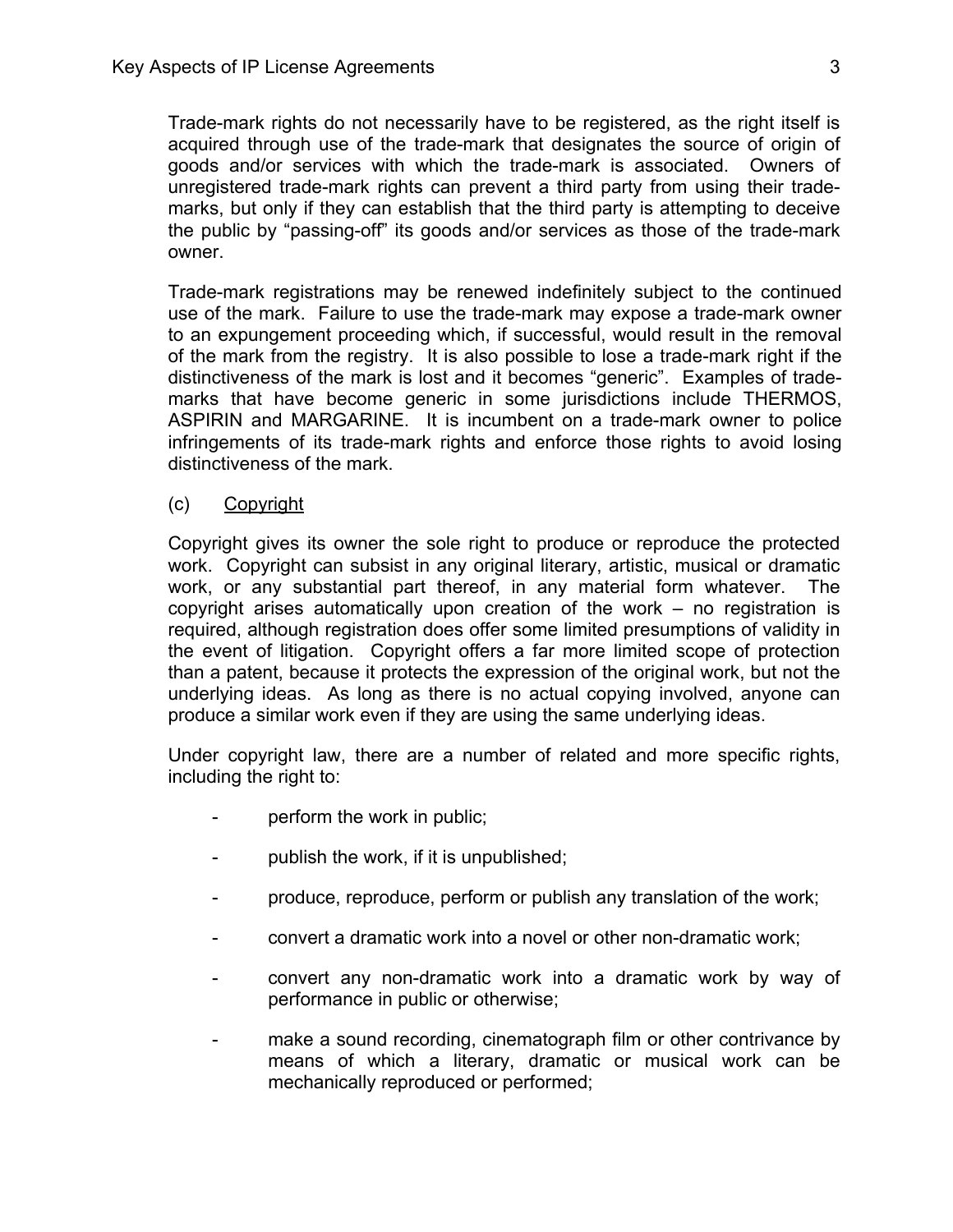- reproduce, adapt or publicly present any work as a cinematographic film;
- communicate a work to the public by way of telecommunication
- publicly exhibit, for a purpose other than sale or hire, any artistic work created after June 7, 1988 other than maps, charts, or plans;
- rent a copiable computer program or sound recording (for musical works); and
- authorize any of the above acts

Any of the above rights may be licensed individually or as a bundle of rights granted to a licensee.

Copyright law also recognizes moral rights accorded to original authors of protected works. Moral rights may not be assigned, and can only be waived. Moral rights enable authors to protect the integrity of the work.

In Canada, copyright generally subsists for the life of the author plus 50 years but there are exceptions depending on the type of work and whether it was authored by one or more persons.

(d) "Soft IP Rights"

"Soft" intellectual property rights usually refer to a category of rights that are not protected by legislation (as is the case for patents, trade-marks, copyrights and others) but nonetheless fall into the category of "intangible" rights and are usually associated with other intellectual property rights. These rights include know-how, trade secrets and confidential information.

The terms "confidential information", "proprietary information" and "trade secrets" are often used interchangeably, however the courts' interpretation of those terms have noted distinctions. A trade secret is considered to be information that is actually secret in an objective sense. For example, the recipe for *Coca Cola* and the recipe for *Kentucky Fried Chicken* are actual trade secrets, unknown to anyone other than the companies that own the products and their employees.

Confidential or proprietary information, on the other hand, may not necessarily be known only to the owner of it – it may be a compilation of information that has been collected by a company through the expenditure of time and resources, and therefore it has value without being inherently "secret". Because it has value, the circulation of that information would deprive the owner of it with the benefit of having collected it. Examples of confidential information include customer lists, databases and certain know-how.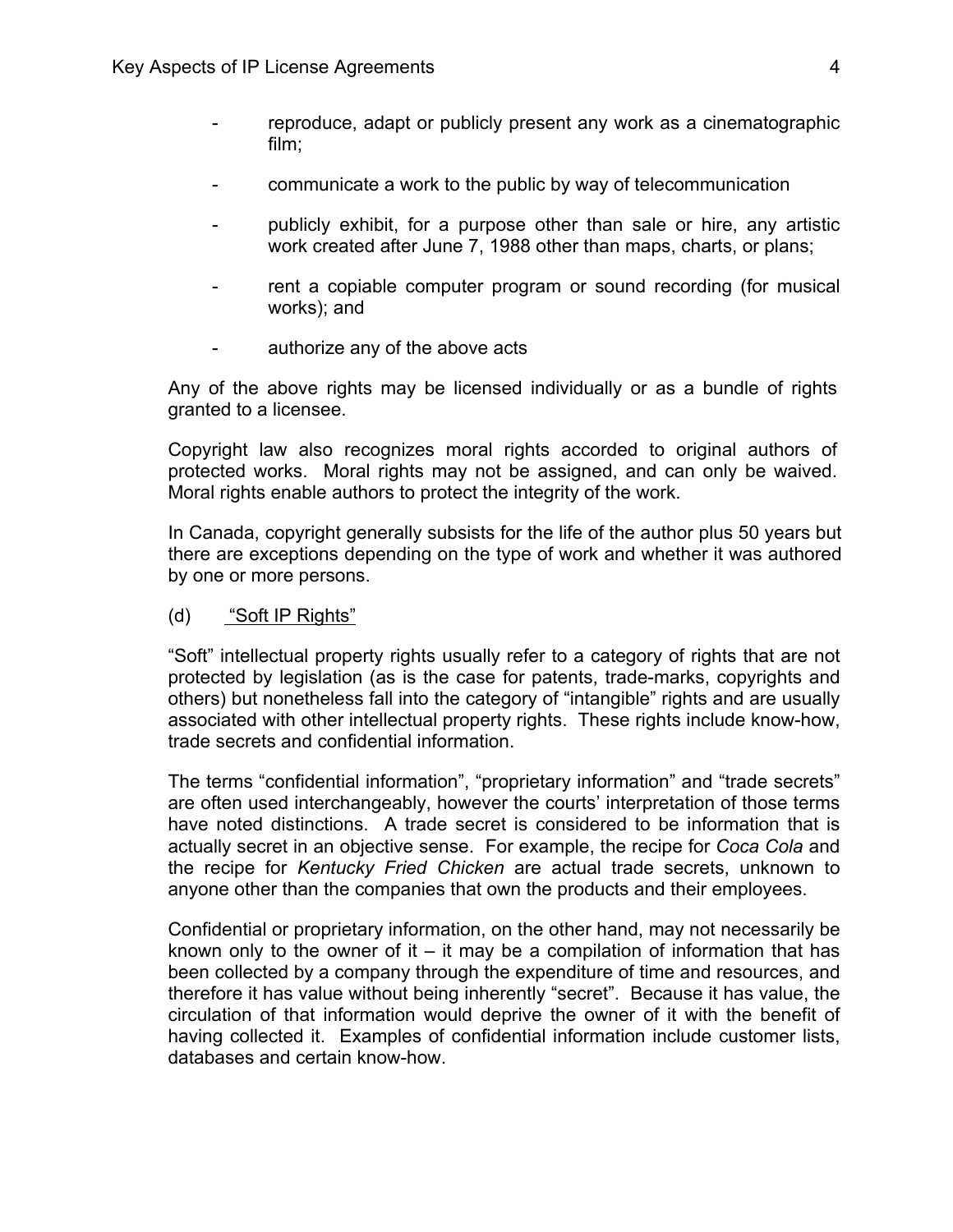While courts may acknowledge the existence and value of confidential information and trade secrets, confidential information is not usually considered to be property in the same way as other intellectual property rights. The only practical way to preserve the value of that information is through the enforcement of contractual obligations or obligations of good faith arising from a relationship.

The benefit of maintaining a trade secret is that it does not expire; the right preserves its value for so long as the information remains confidential, and therefore the period of exclusivity may be indefinite. However, once the information becomes public, the trade secret loses all of its value. Even though the trade secret owner may have a right of recourse against a third party who, though wrongful actions, disclosed the trade secret, that may not compensate for the loss in value, and innocent parties who receive the information may be free to exploit it without sanction. It is, therefore, the most tenuous of intellectual property rights.

Know-how may be a subset of trade secrets or confidential information. It is often licensed concurrently with patent rights – the patent disclosure, while sufficient to describe the invention claimed, may not include other technical information that may be valuable to a licensee in exploiting the invention, such as information relating to the optimum commercial exploitation of a technology. This additional technical information is referred to as know-how.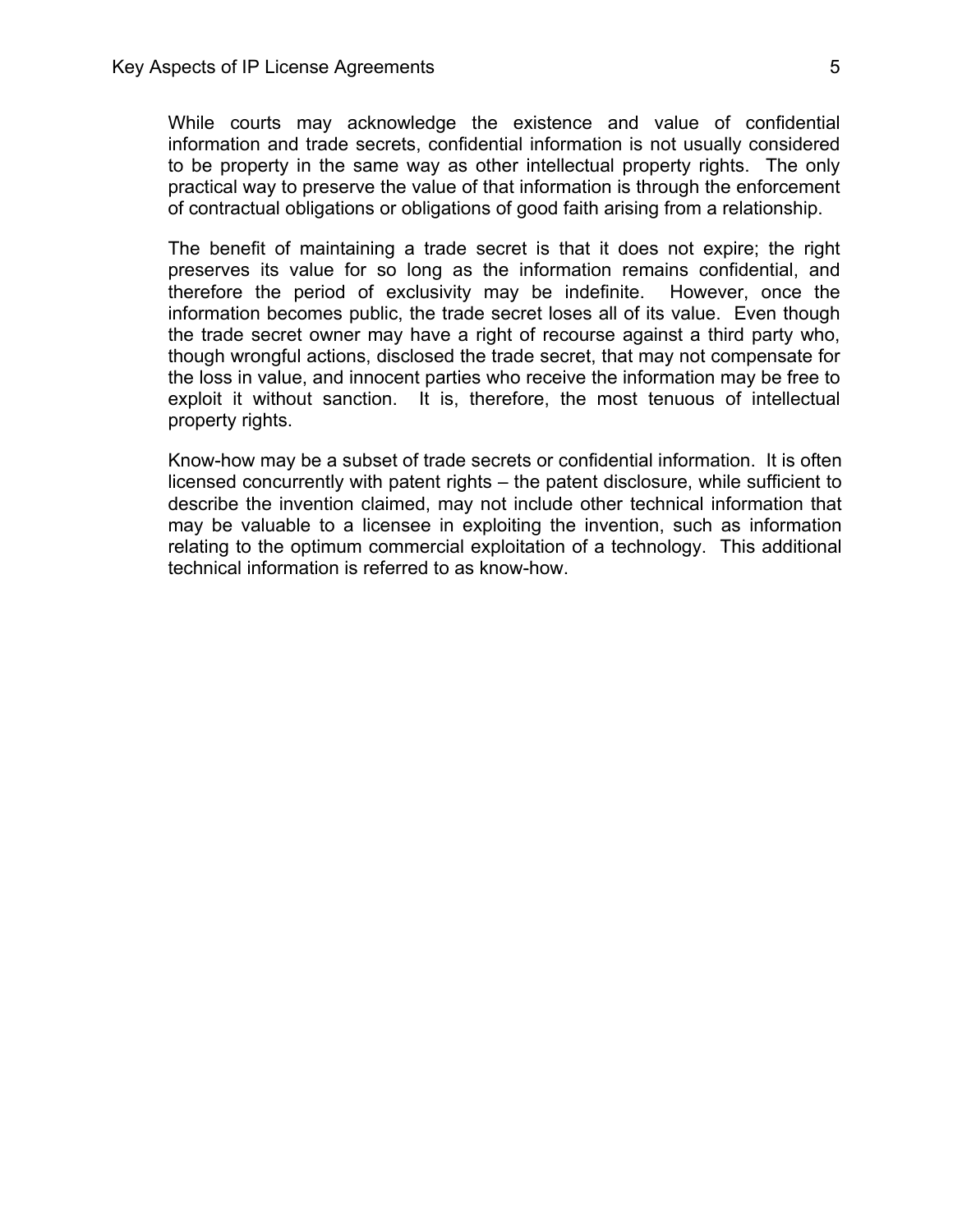#### 2. Skeleton of a License Agreement

Every License Agreement should contain a framework - a skeleton - which provides support for other clauses or systems of clauses in the License Agreement. Sometimes these skeletal elements are scattered throughout the Agreement and, due to awkward drafting, can be difficult to find.

The skeleton of a License Agreement is:

- Identification of the Parties
- Recitals
- Definitions
- License Grant
- **Compensation**
- Obligations of the Parties
- Term and Termination
- Conflict Resolution
- **Other Common Clauses**

Each of the above is discussed more fully below.

(a) Identification of the Parties

Although self-evident, the Agreement should be made between the party who has the right to grant the license and the party who will be exercising that license. Additional details, including the addresses for each of the parties, the jurisdiction of incorporation (for corporate entities) and the effective date of the Agreement, may also be included in the identification section of the Agreement.

It is important to ensure that the full legal names of the parties are used to identify the parties. Only the parties that actually sign the Agreement will be legally bound to its provisions; if there is some concern about a "shell" corporation being the only one responsible to fulfil obligations or provide indemnities, it may be worth considering adding the parent company to the Agreement as a guarantor.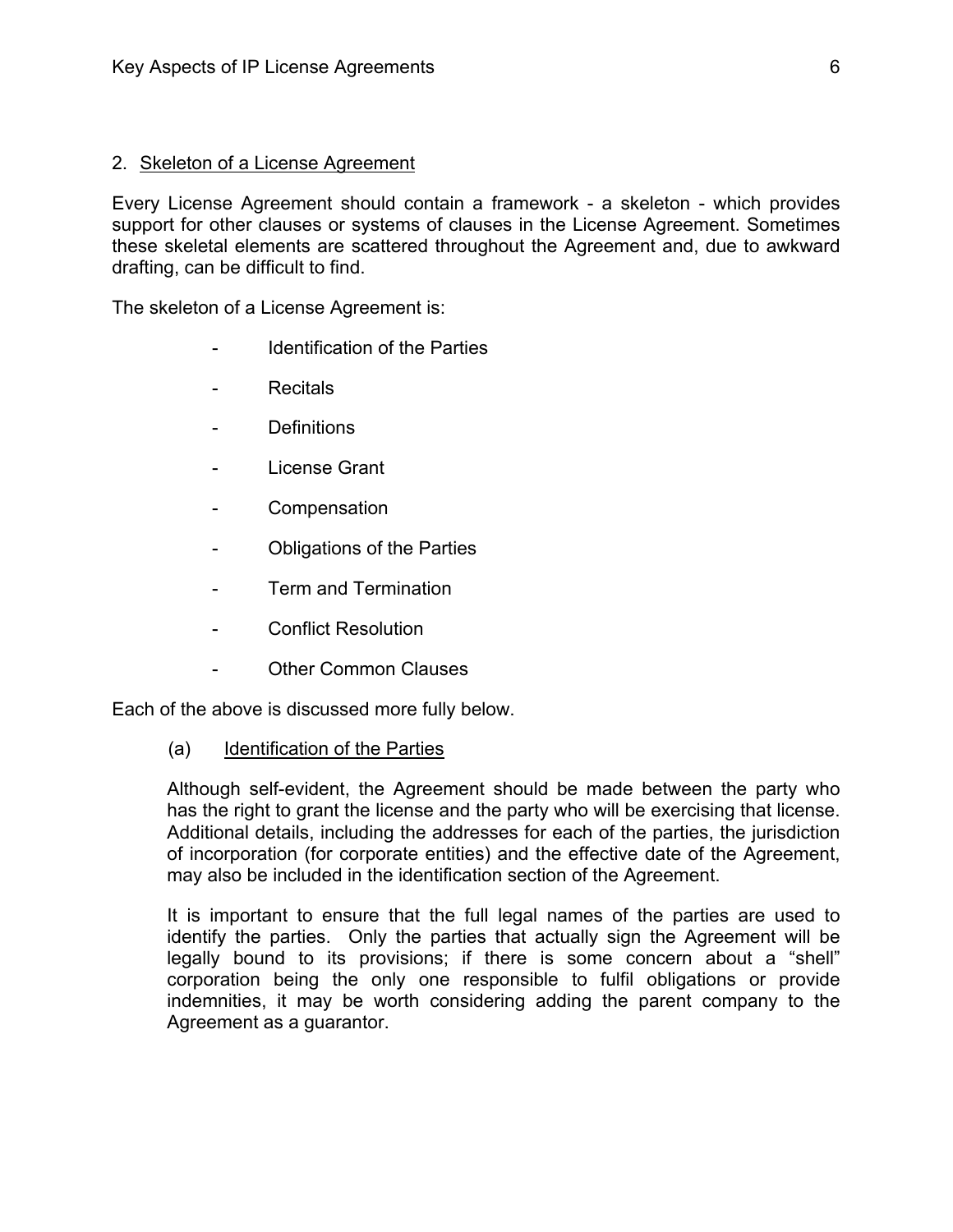It is also helpful to consider using shorthand terms such as "Licensor" and "Licensee" to simplify the drafting the Agreement. But be careful – if there are more than two parties, the use of "Licensor" and "Licensee" may become confusing, especially if cross licenses are involved. It may be preferable to use shorthand terms that are more unique, to avoid confusion when drafting and reviewing the Agreement: for example, "ABC Company (Canada) Incorporated" could be shortened to "ABC Canada".

(b) Recitals

The recitals tell the "story" of the parties and their relationship up to the time of the Agreement. For example, if the parties are entering into a license agreement as part of a settlement to an infringement action, the recitals can lay out the sequence of events leading up to the settlement. If the intellectual property rights that are the subject of the license were assigned or transferred, and the license is intended only to assist the seller in transitioning its business, this can also be set out in the recitals.

Properly drafted recitals can be very useful tools in explaining the context and background of the license to a reader, and can assist in the interpretation of the Agreement. It is important, however, to ensure that there is nothing in the recitals that is inconsistent with the main provisions of the Agreement. The final clause of the recitals typically makes it clear that the binding obligations of the parties are set forth in the main body of the agreement, and not in the recitals.

(c) Definitions

The definition clause is the dictionary for the Agreement. The parties to the Agreement can define terms like "licensed patents", "use" and "royalty" to make clear the rights and obligations of the Agreement. The definitions can be used to simplify drafting; for example, if a series or family of patents is being licensed, the full list can be scheduled and then captured by the defined term "licensed patents".

Definitions can also be used to limit the scope of the license; a definition of "field" may clearly set out the limits on the licensee's rights. Similarly, the definition of "revenue" or "net revenue" may impact the amounts of royalties to be paid to the licensor. It is important to note that if a word or terms are defined in the Agreement, the defined meaning will take precedence over any other common meaning for the word or terms.

(d) License Grant

The license grant provision is one of the most critical elements of the Agreement. It sets out the scope and extent of the rights granted to the licensee, as well as any limitations on those rights.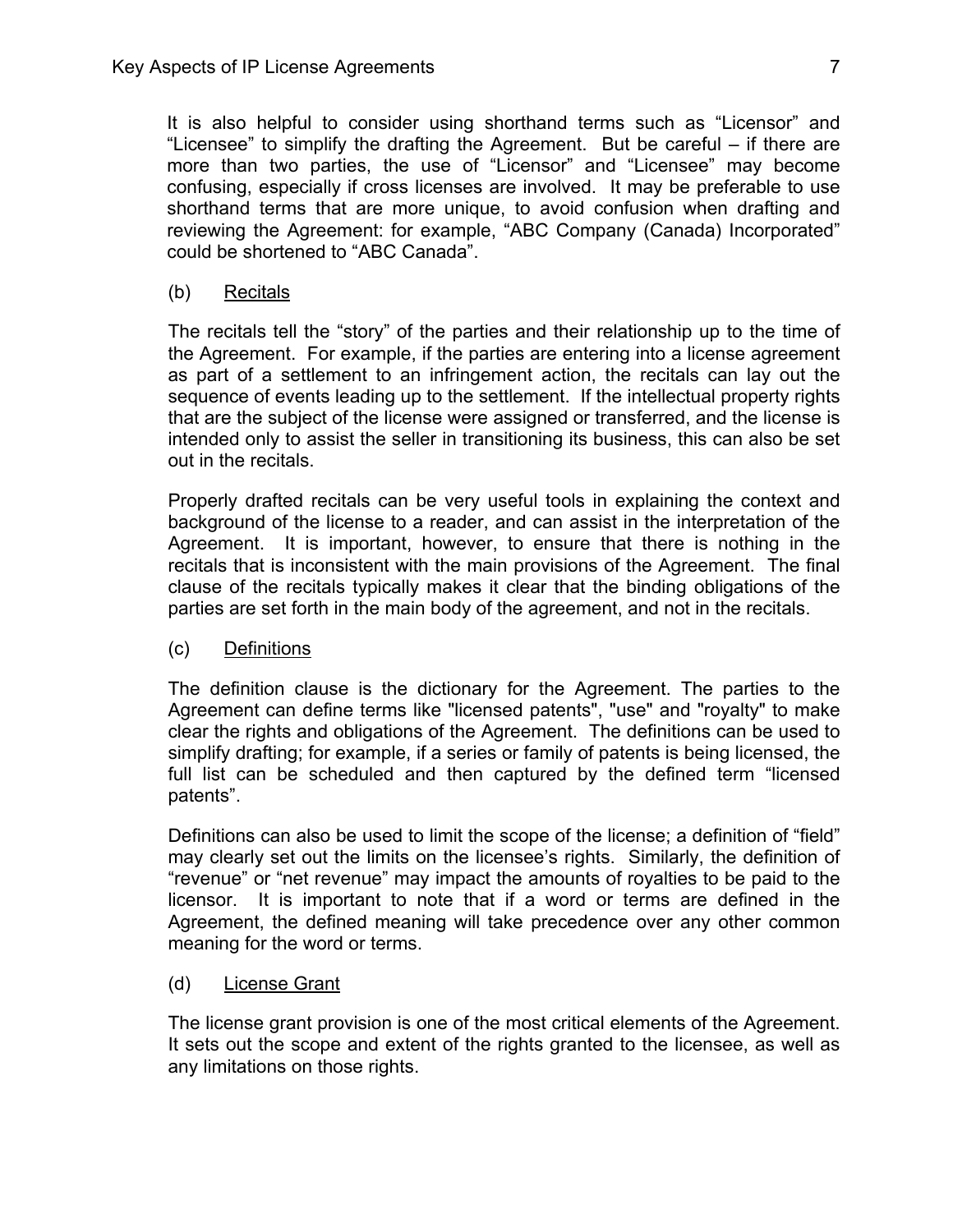## (e) Compensation

The provisions dealing with compensation set forth the consideration that the licensee is expected to pay to the licensor in exchange for the license rights granted to it. The compensation provisions of the Agreement may deal with the amount of compensation owing to the licensor, the timing and frequency of payments, liability for taxes and often include details on any reports that the licensee must provide to the licensor with payments.

## (f) Obligations of the Parties

Depending on the type and complexity of the Agreement, each of the licensee and licensor may have specific obligations that must be fulfilled during the term of the Agreement and even beyond the expiry or termination of the Agreement. These obligations may range from positive obligations such as a duty to report infringement, to negative obligations such as a duty not to compete with the licensor. It is imperative that the obligations of the parties be clear and unambiguous; if they are too vague, it may make it difficult for a party to terminate the Agreement without liability for a failure of one party to fulfil its obligations.

# (g) Term and Termination

As with any type of commercial agreement, a license agreement should have both a defined term and provisions outlining when a party may terminate the agreement, and for what reason. It is also recommended to deal with the effect of termination in advance, so that each party can plan an exit strategy with full knowledge of the consequences of any termination of the Agreement.

## (h) Conflict Resolution

Intellectual property disputes can be extremely costly, even if they arise in the context of a license arrangement. Most license agreements include provisions that attempt to regulate the manner in which disputes between the parties may be resolved, in an effort to ensure that costs are contained.

## (i) Other Common Clauses

The remainder of the skeleton of the Agreement will include other clauses that are common in a license agreement. These may include representations and warranties, provisions that govern the treatment of confidential information, and standard legal "boilerplate".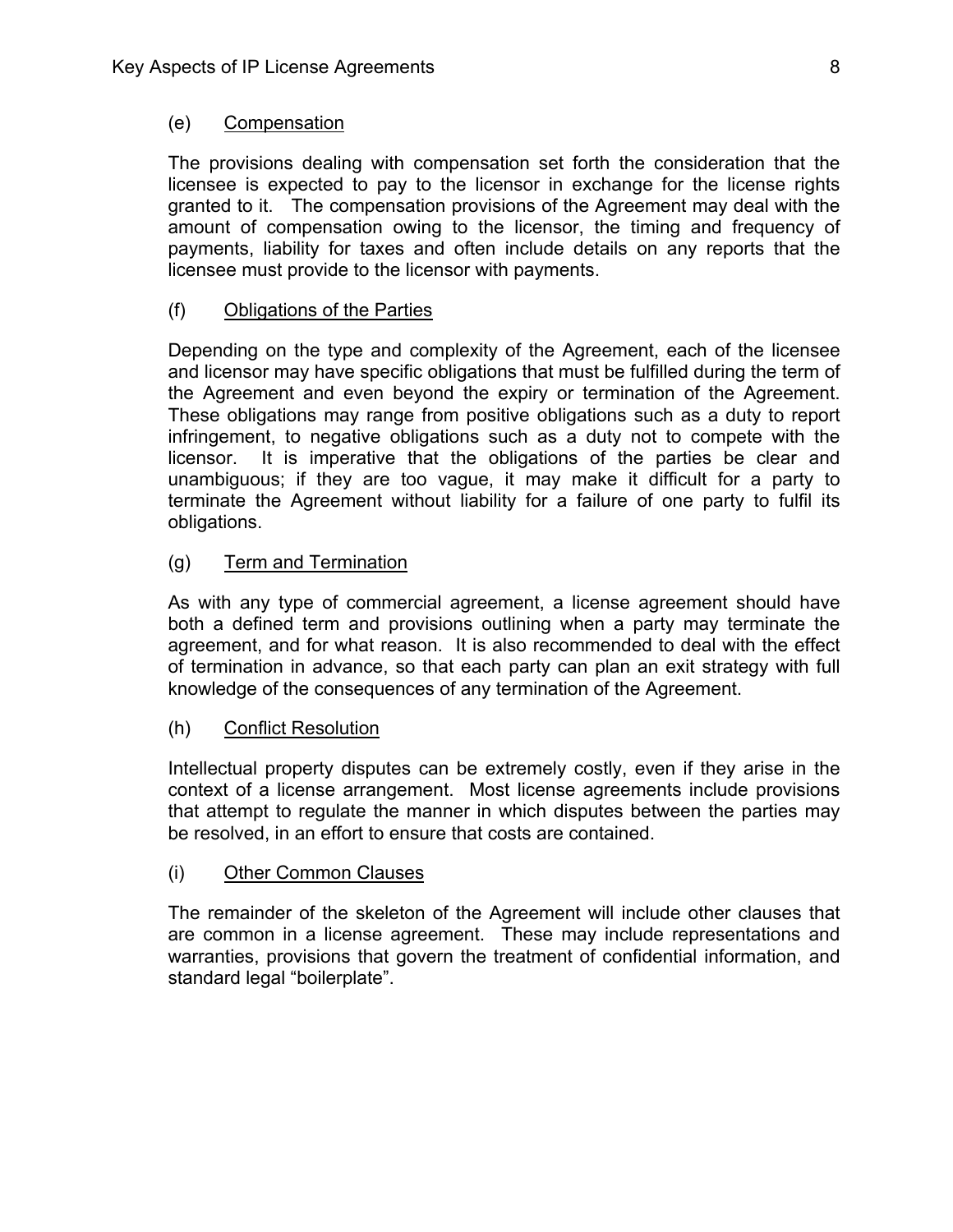#### 3. Grant of Rights

The grant clause is the most important clause in any intellectual property license agreement. It specifies "who gets what". For example, a grant clause could be as simple as "the Licensor hereby grants to the Licensee a license to Use the Software in the Territory for the Term of this Agreement". Recourse may be necessary to the definitions clause in order to find out the meaning of the capitalized terms. Alternatively, the grant clause could be far more comprehensive, providing the licensee with the right to be the only person entitled to exploit a patented invention, or market a product using a trade-mark.

The object of the grant clause is to grant permission to the licensee to use certain intellectual property rights of the licensor.

Care must be exercised by the licensor that the grant clause does not grant "all right, title and interest in and to the intellectual property" to the licensee. Such a clause would constitute an "assignment" of the intellectual property rights making the purported licensee the new owner of these rights, even to the exclusion of the purported licensor.

(a) Degrees of Exclusivity

The licensor can grant to the licensee a license of varying scope. A license may be: exclusive, sole or non-exclusive.

- (i) Exclusive License: The broadest scope of license that can be granted is an "exclusive" license. From its root in the word "exclude", an exclusive license excludes the use of the intellectual property right licensed to everyone but the licensee. After granting an exclusive license, the licensor is excluded from continuing to use the intellectual property. The grant of an exclusive license is as close as one can come to assigning the intellectual property right. The licensor retains ownership but licenses away everything else.
- (ii) Sole License: A "sole" license, once granted, prevents the licensor from licensing the intellectual property to anyone else. The licensor retains the right to use the intellectual property.
- (iii) Non-Exclusive License: A "non-exclusive" license can be granted as often by the licensor to as many licensees as desired. Most commercial software licensed today is licensed on a non-exclusive basis.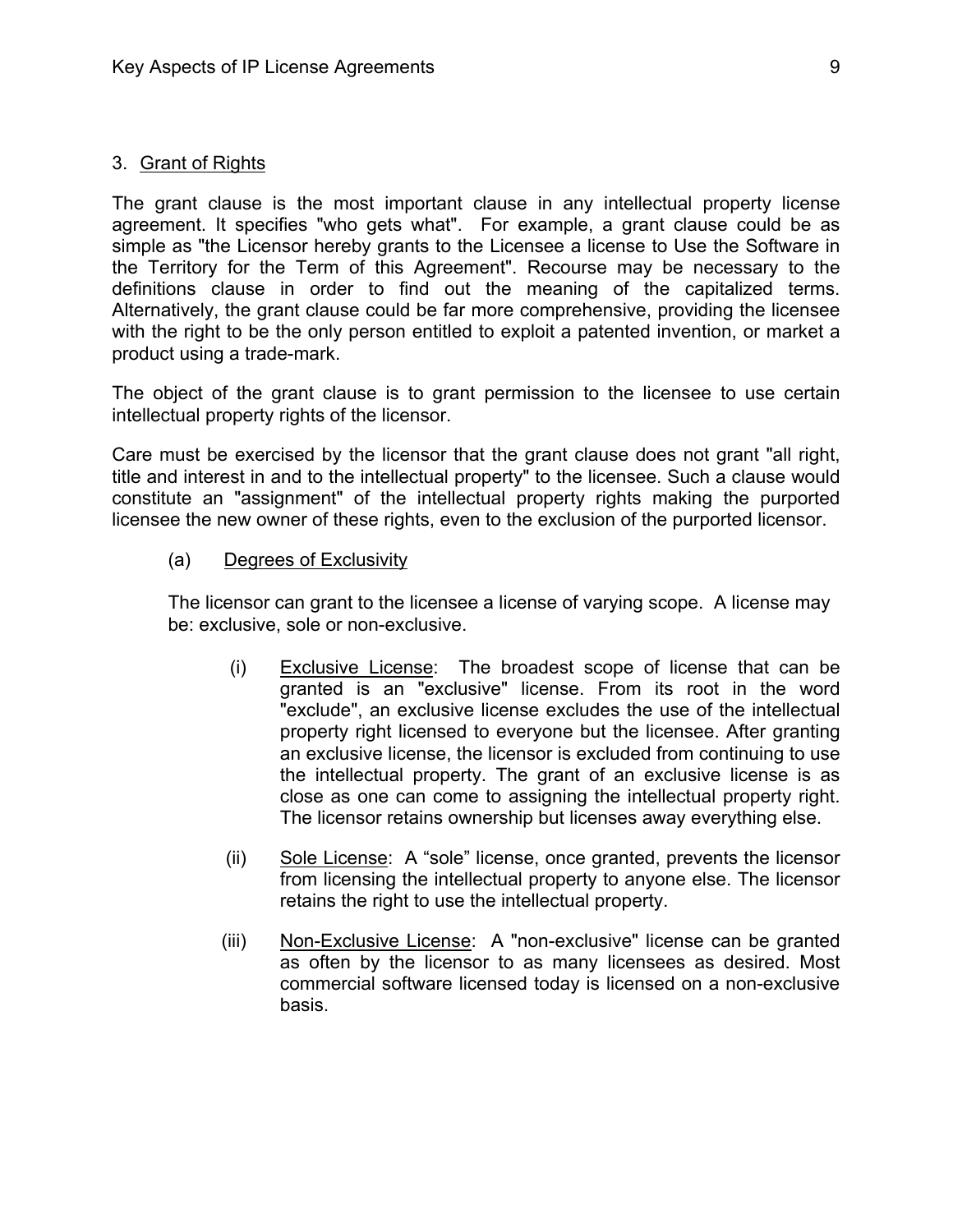## (b) Sublicenses

In addition to the types of license discussed above, a grant may include the right of the licensee to "sublicense" the intellectual property rights granted to it. The sublicense may encompass all or only a portion of the rights granted to the licensee. For example, a licensee may be granted the right to use, copy and modify source code, and to sell the resulting software product in object code. It may in turn be granted the right to sublicense the right to sell the software product (through distribution channels or sales agents), but not the right to sublicense its right to modify to the source code.

A licensor will want to be particularly cautious about sublicenses of any trade secrets (in the above example, the source code could be considered a trade secret), as direct control of the intellectual property right is one party "removed" in a sublicense arrangement. If a sublicense right is granted, it is common for the Agreement to include a provision allowing the licensor to approve the terms and conditions of any sublicense, or at the very least to require that the sublicense be on terms and conditions that are substantially the same as those set forth in the Agreement. This is particularly critical when trade-marks are sublicensed, as it is necessary for the trade-mark owner to ensure that the use of any licensed marks are monitored and quality standards are imposed on any products or services bearing the licensed marks.

Sublicensees may either pay royalties or other license fees directly to the licensor, or to the licensee who would then share the royalties or other license fees with the licensor on an agreed-to basis.

A grant is usually personal to the licensee. Therefore, any rights granted may only be exercised by the named licensee in the Agreement. Sometimes a licensee knows ahead of time that its subsidiaries or affiliates will need to be able to exercise license rights on behalf of the licensee or for their own account – for example, it may be more cost-effective for a licensee's foreign affiliate to manufacture licensed products which would then be sold by the licensee. As another example, tax or other legal considerations in certain jurisdictions may necessitate the establishment of a local entity for distribution. If these are concerns, the licensee should ensure that it either has a right to sublicense, or that the grant is expanded to include subsidiaries and affiliates of the licensee.

## (c) Scope of Grant

The scope of the actual grant will depend on the type of intellectual property licensed. It may also depend on the commercial deal struck by the parties. The scope of the grant may well be less than the full range of rights afforded to the owner of the intellectual property. Some examples of the types of limitations on the scope of the grant include: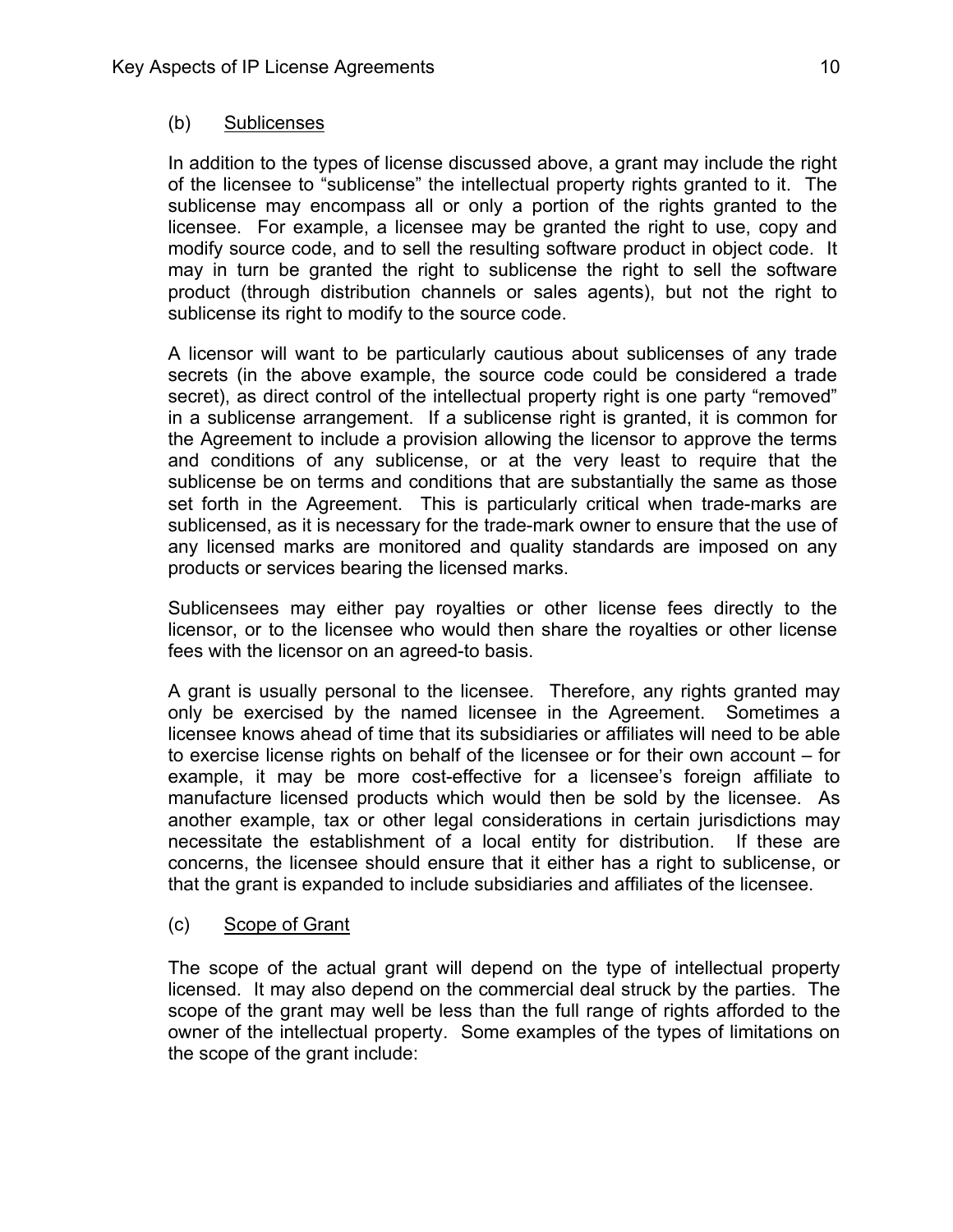- (i) Nature of the intellectual property: The nature of the intellectual property will dictate the scope of the rights granted under the Agreement. A licensor can only part with those rights that it itself holds – therefore the license of a patent is typically limited to any or all of the right to make, use and sell the patented invention. A license grant under a copyright could include any of the many subsidiary and derivative rights accorded to the copyright owner.
- (ii) All or part of the rights: A patent licensee may be granted the right to use the patented technology, or to manufacture and sell a product embodying or incorporating the technology, or any other combination of rights. If the commercial relationship is one of franchisor-franchisee, the license grant will likely focus on trademarks, and will ordinarily be limited to a right to "use" in association with specified products. If software is being developed and licensed, then the license grant may include the right simply to use, or perhaps a right to use and modify if the licensee intends to customize the software. The variations are limitless, and each grant must be carefully crafted so that it is tailored to the business arrangement contemplated by the parties. It is important that the licensor does not part with more rights than it needs to, but equally important that the licensee is empowered with the rights it requires to fulfil its business objective.
- (iii) Field: Field of use restrictions in the grant are another way in which intellectual property rights may be "parcelled" by the owner. A "field of use" limitation may limit the grant of a technology with general or broad application to a narrow and defined product, use or purpose. If a party owns a patent on a drug product that has been approved for several therapeutic indications, a licensee may be entitled to use, manufacture and sell the product, but only for the treatment of one approved indication, or for the sole purpose of research in a specific area. Field of use restrictions may also operate to limit a license to the production of a specific style or size of product, or to the use of a mark in association with services provided to a specific market segment. Field of use limitations are particularly common in software licenses, where use of the software (and by extension, the intellectual property rights associated with the software) may be limited to a particular machine or work station, or limited to use in association with a particular product.
- (iv) Territory: Territorial limitations are extremely common, particularly in the area of trade-mark licenses where different distribution partners may be granted exclusivity for their regions. The territory may be as broad as "world-wide", limited to a particular province or region, or even as restricted as a plant location.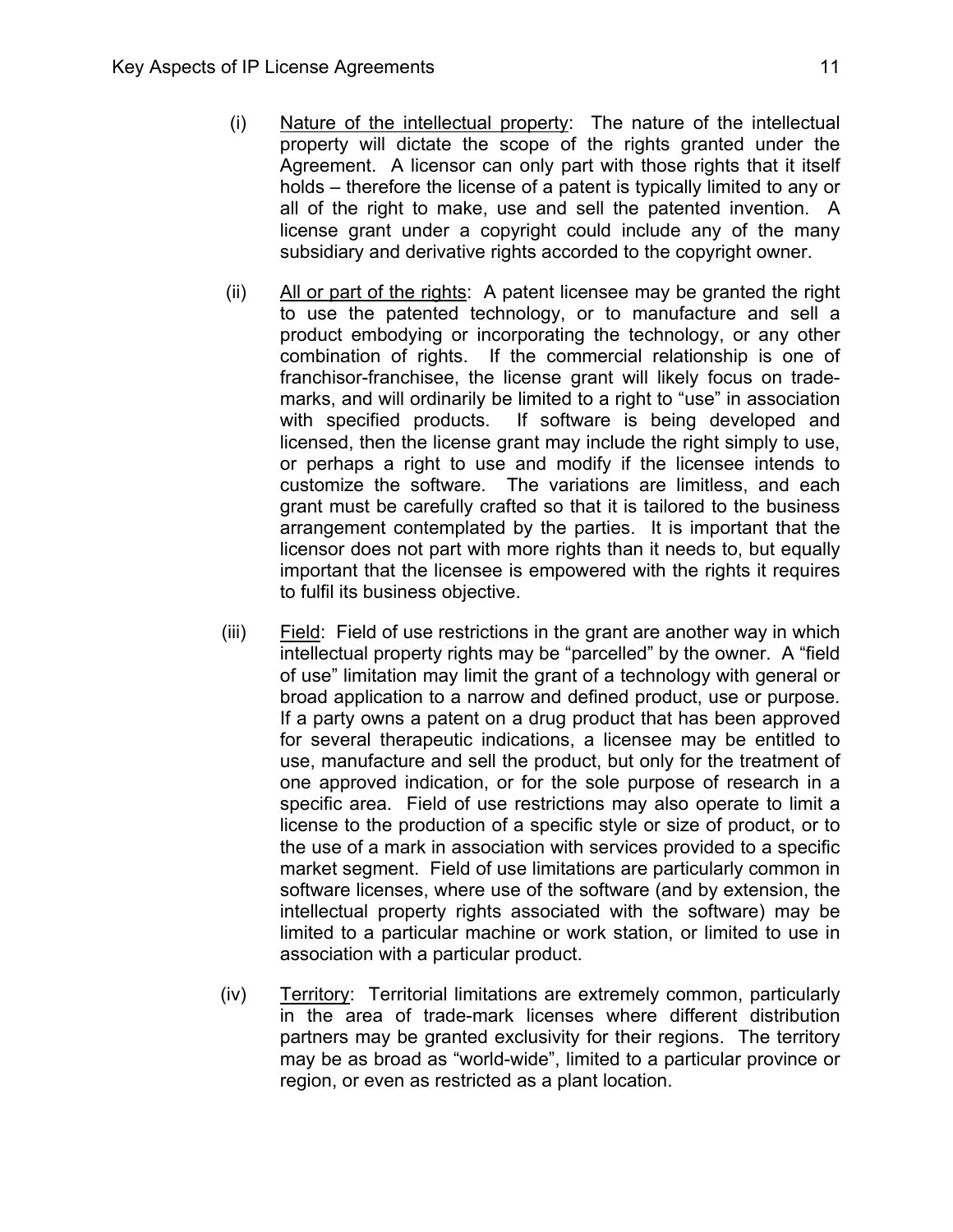(v) Release: If a license is being entered into as part of a settlement to infringement proceedings, it may be necessary to include in the grant section a release against infringement that was alleged to occur prior to the date of the Agreement. Although most properly drafted grant provisions will make it clear that the rights granted to the licensee are conditional upon the licensee's compliance with its obligations under the Agreement, this is particularly important in a release-type grant if the licensor intends to retain the right to recover damages for the past infringements upon any future breach by the licensee of the Agreement. This would likely only apply where specific consideration for the release has not been provided.

## (d) Implied Rights and other Restrictions

Certain types of intellectual property license grants necessarily involve the grant of implied rights. For example, a computer program is "used" when it executes to provide the desired result. The computer program is typically stored in permanent memory and copied to the Random Access Memory of the computer while individual steps of the program "execute". Arguably, this is a copying of the program from the hard drive to the RAM . Thus a license to "use" a computer program implies that a license has been granted to copy the computer program to the extent necessary to allow the computer program to execute. This does not mean that the computer program can be copied so as to be modified by the licensee. Such a permission would have to be either expressly granted or be implied from other terms in the license.

Some drafters include clauses to specify what the grant did not include, couched as "other restrictions". This can be drafting overkill, since whatever is outside the grant clause is not granted. However, including a list of what the licensee cannot do may serve a useful purpose of reminding the licensee of what cannot be done.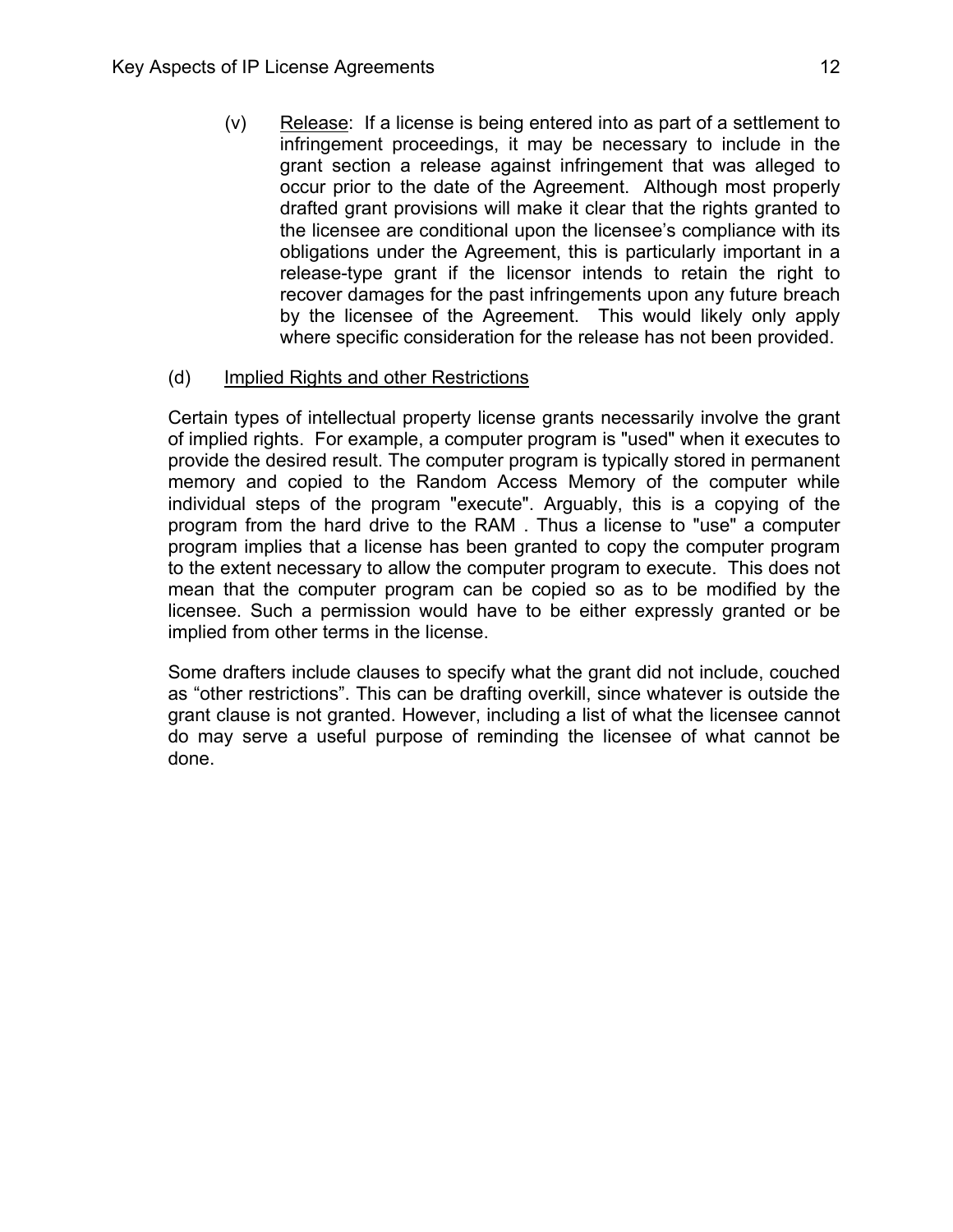#### 4. Negotiating the Appropriate Compensation

Every contract must have "consideration": something valuable flowing between the parties.

Usually, the consideration paid by the licensee to the licensor is some form of royalty payment. Sometimes the licensee grants back to the licensor ownership of improvements or a right to use technology owned by the licensee. In an intellectual property license agreement, the consideration to the Agreement brought by the licensor is the right to use the intellectual property. The consideration of the licensee is the payment of a fee or other consideration in exchange for the license grant. The method of payment of the fee is limited only by the imagination of the parties.

#### (a) Royalties and License Fees

Most licensors want some form of lump sum payment at the commencement of the license. Sometimes this is the only consideration paid by the licensee, as in the case of a fully paid-up, perpetual license or the purchase of shrink-wrapped software. Often, if there are to be continuing payments, it is known as the "initial license fee" or "upfront license fee".

The licensor may also require continuous periodic fee payments (sometimes called "royalties") which are paid on any regular basis (monthly or annually). These monies provide a continuous stream of revenue that the licensor can use to pay for further development of intellectual property or attribute as profit from the development of the intellectual property. Royalty amounts may be fixed (X\$ per year) or variable (X% per unit sold). The Agreement may also provide for the licensee's ability to recoup the upfront license fee by delaying payment of royalties until such time as the royalties payable are equal to some portion of the upfront license fee paid. Parties need to be careful about drafting these types of provisions to avoid inadvertently creating a 'deposit' or 'advance' when none is intended.

Even if the royalty amount is fixed, in order to recognize the increases in the licensor's operating costs, the Agreement may contemplate an incremental increase in the annual fee based either on inflation or an inflation index such as the Consumer Price Index.

The fees paid by the licensee may also be triggered by specific milestones in lieu of annual, quarterly or monthly dates. For example, if the commercial viability of a licensed product is dependent on regulatory approval, royalties could be made payable at each stage in the regulatory approval process. The licensee isn't required to pay unless it can make commercial use of the intellectual property, while the licensor can demand higher royalties for each additional regulatory stage, thereby sharing appropriately in the success of the licensee.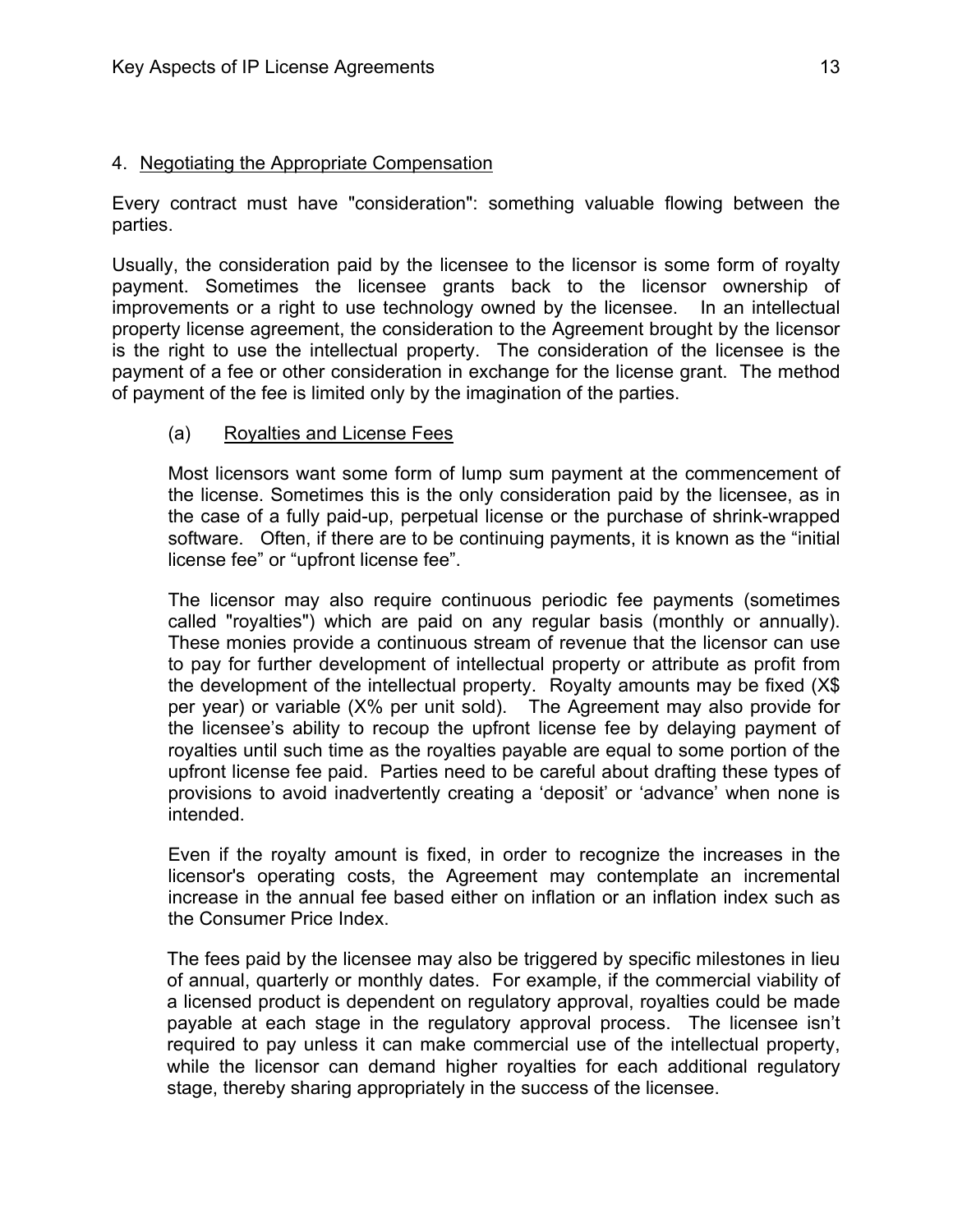However, a licensor may want more certainty of revenue and may elect to include both milestone fees and annual fees based on use, irregardless of the commercialization process, particularly when the licensee has obtained exclusive rights to the intellectual property.

Variable royalties typically tie into sales of products sold by the licensee that use or incorporate the licensor's intellectual property. They may be expressed as a percentage of revenue, or as a fixed amount per unit sold. Royalties may also vary depending on whether a product sold is "covered" by an existing claim in a patent, or merely covered by know-how; typically, the "know-how" royalty is a fraction of the "patent" royalty. Variable royalties usually vary in direct proportion to some parameter indicative of volume; they may be scaled back or increased as the volume increases. They may also be scaled back or increased as a function of time – if the half-life of the technology is small, there may be far more value to the exploitation of the intellectual property during the early part of the term of the Agreement, and far less as time goes by and competitors are able to invent work-around solutions.

(b) Negotiating a "Reasonable Royalty"

A reasonable royalty is generally defined as the amount that a willing, arms' length party would be willing to pay for the right to the intellectual property. In intellectual property infringement actions, courts often attempt to determine this amount in order to assess damages owing to a right holder for past infringement. The highest possible royalty is not necessarily the most advantageous for a licensor if it acts as a disincentive to the licensee to fully exploit the technology.

The following factors may be considered when determining what a reasonable royalty rate would be:

- Prevailing royalty rates in the business or industry on similar technology (ballpark range).
- Research and development costs in developing the technology.
- Capital costs of licensee to implement.
- Nature of technology (i.e. breakthrough or improvement) and state of technology (i.e. prototype or proven).
- Cost, risk and delay in litigating.
- Nature of rights granted (e.g. exclusive vs. non-exclusive, field of use restrictions, bare patent license vs. know-how).
- Expected market penetration and volumes.
- Method of payment (e.g. upfront royalty vs. running royalty).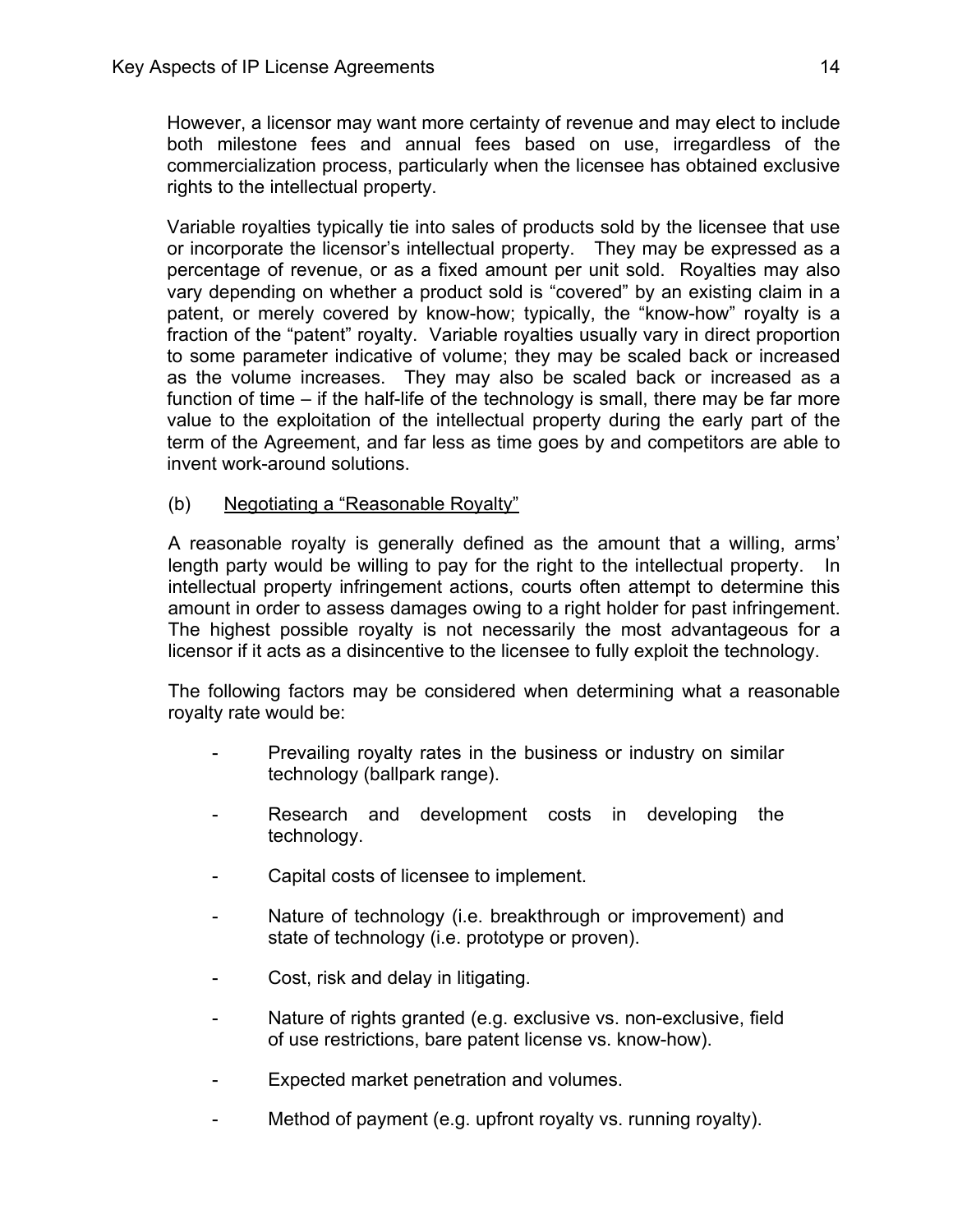# (c) "Most Favoured Nations" Clause

To protect the competitive advantage afforded to the licensee by the Agreement (i.e. the licensee's use of the technology), the licensee may wish to include a `most favoured nation's clause` in the license agreement. This provision purports to assure the licensee that it will, at all times, be paying a royalty rate to the licensor that is at least as favourable to it as any other licensee.

The clause generally provides that the licensor will notify the licensee of the royalty terms of any other license it may grant in the future and if such terms are deemed by the licensee to be more favourable than those accorded to it, it may opt for such other terms in their entirety. However, qualifiers are often introduced by the licensor. For example, the licensor may attempt to limit the provision to other licenses on `substantially the same terms and conditions` or under `substantially similar circumstances`. This will allow the licensor to negotiate lower royalty rates in exchange for other consideration (such as volume commitments, or a specialized field of use) without being in breach of its obligations to the first licensee.

# (d) Basis for Royalty Calculation

If the royalty is tied to revenues or sales, it is usually expressed as a percentage of a defined monetary amount – for example, 5% of "Net Revenues", or 10% of "Gross Profit". It is ultimately up to the parties to define these amounts and agree on an acceptable basis for royalty calculation.

Care should be taken when defining terms such as "Net Revenue". Typical deductions may include shipping and packaging charges, taxes, returns, rebates, allowances for bad debts and other items. Each deduction will have the effect of lowering the Net Revenue amount, thereby lowering the royalties payable by the licensee. The parties may spend more time negotiating the definition of "Net Revenue" or other term than in negotiating the quantum percent of the royalty.

Taxes in an intellectual property license arrangement must also be considered, quite apart from the issue of whether or not they are deductible from a definition of net revenue. It should be made clear in the Agreement who is to absorb and pay relevant taxes, including any applicable sales, customs and excise, or withholding taxes. Withholding taxes are of particular concern in international licensing arrangements. If one party is obligated to assume responsibility for withholding taxes, the Agreement usually includes a provision which requires the other party to provide reasonable assistance in respect of any possible refunds.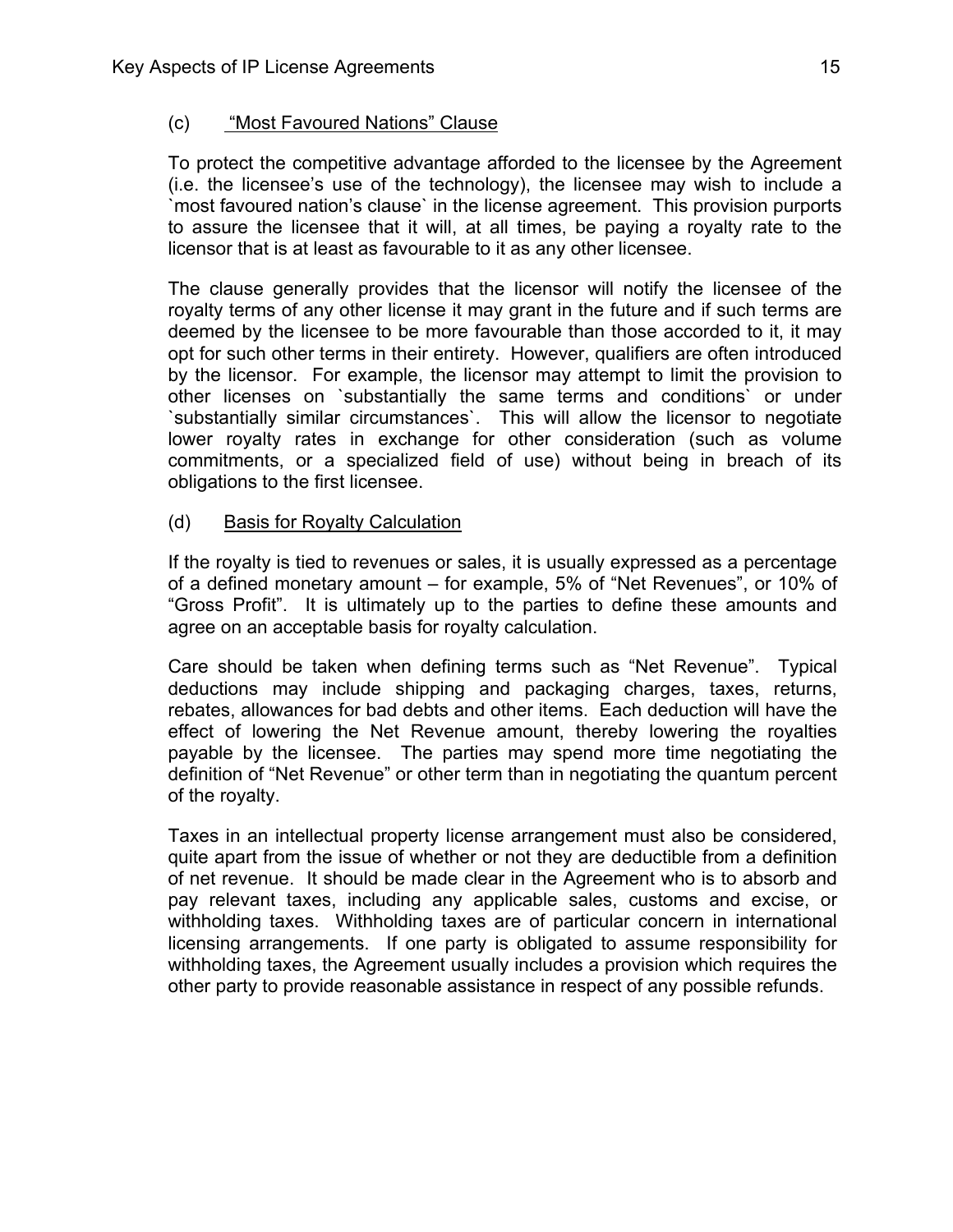#### (e) Minimums and Maximums

One advantage of tying a royalty into revenues is that it precludes the need for a separate consideration of inflation. However, if the product is comprised of several technologies, each of which accounts for some portion of the expected revenue, a licensee may view an attempt by a licensor to ride the "coattails" of a successful product as unfair. This may be the case when the licensee has developed several improvements to the technology which, over time, are largely responsible for a higher selling price. Although far more administratively complicated, it is possible to tie the definition of revenue into a portion of the sales revenue that the parties have agreed is attributable to the original intellectual property rights licensed.

Another alternative may be to fix the amount of royalty payable on a per unit sold basis, so that the licensor shares in the volume success of a product but is not overly compensated for the licensee's ability to command higher sales prices due to product features and enhancements that are not related to the licensed intellectual property.

A licensor may also consider setting minimum royalty requirements in the Agreement, particularly when an exclusive license right is granted. This both ensures that the licensee is fully exploiting the intellectual property and provides the licensor with the security of a known minimum revenue stream. A licensee's failure to meet the minimum royalties may entitle the licensor to either terminate the Agreement entirely or change the scope of the license grant, e.g. from an exclusive grant to a non-exclusive grant.

The flip side of minimum royalties are maximum royalties or caps that might be payable in a given period or over the total term of the Agreement. For example, the licensee may want to set an over-all dollar amount of royalties payable, and have the license be fully paid-up after that amount.

Stacking also plays a part in capping royalty payments – if a licensee is at the early stages of commercializing intellectual property, it is possible that full commercialization will require that other third party licenses are obtained. At the time of negotiation of the Agreement, the number and amount of those third party royalties may be unknown. The Agreement could provide for a provision whereby the royalty rate payable to the licensor varies depending on the total amount of third party royalties that the licensee is required to pay, so as to avoid a situation where a licensee is crippled by paying an aggregate of 20 to 30 percent of his revenues away in royalties, making production of a licensed product commercially unfeasible.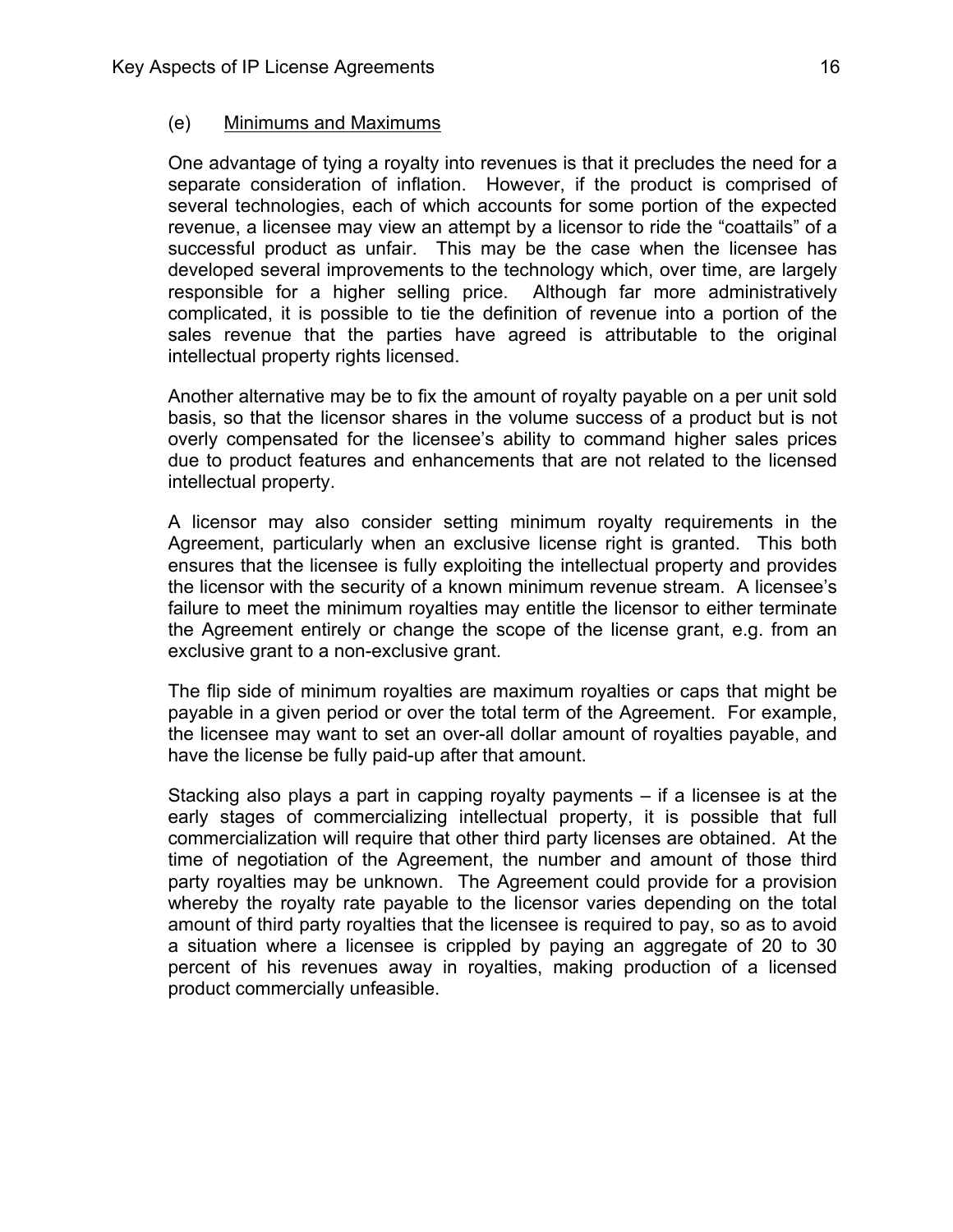## (f) Other Consideration

A licensor may elect to provide a licensee with rights to intellectual property in return for non-monetary consideration. For example, a cross-license agreement may provide each party with non-exclusive rights to the other party's technology at no charge. Cross-licensing is particularly common when it is in the interests of all parties to build products to meet a defined set of standards for interoperability.

Parties may also license intellectual property rights in exchange for shares in the licensee company. This arrangement typically involves the setting up of a joint venture, whereby each party licenses its intellectual property to the joint venture vehicle in exchange for shares and, ultimately, a split of the joint venture profits.

## (g) Reports and Audit

Consideration provisions in a license agreement often include a reporting aspect within the provision itself or close by, particularly when the consideration consists of variable royalty payments. Licensees are typically obligated to send a royalty statement or report with each royalty payment, although if royalties are payable on a relatively frequent basis, reports may only be required at less burdensome intervals, such as quarterly or annually. A licensor may also request that the reports be certified by the licensor's auditors or chief financial officer.

The reporting clause usually requires the licensee to keep and maintain complete and accurate financial and production records relating to all products manufactured, sold, used, returned and invoiced (if such products relate to the licensed intellectual property) in sufficient detail to allow the licensee to verify such records. Ancillary to the reporting obligation is a right of the licensor to inspect and audit these records, or allow an independent third party to perform an inspection and audit.

Most audit clauses limit the licensor in the exercise of its rights to a specified frequency (e.g. once per year) and only upon reasonable notice and during regular working hours. The cost of any audits are normally borne by the licensor, unless it finds a discrepancy between the royalty amounts actually paid to it and the amounts it should have received, in which case the licensee is required to pay for the audit. Licensors should make it a policy to conduct periodic audits as is their right, as regular audits keep a licensee honest by removing temptations.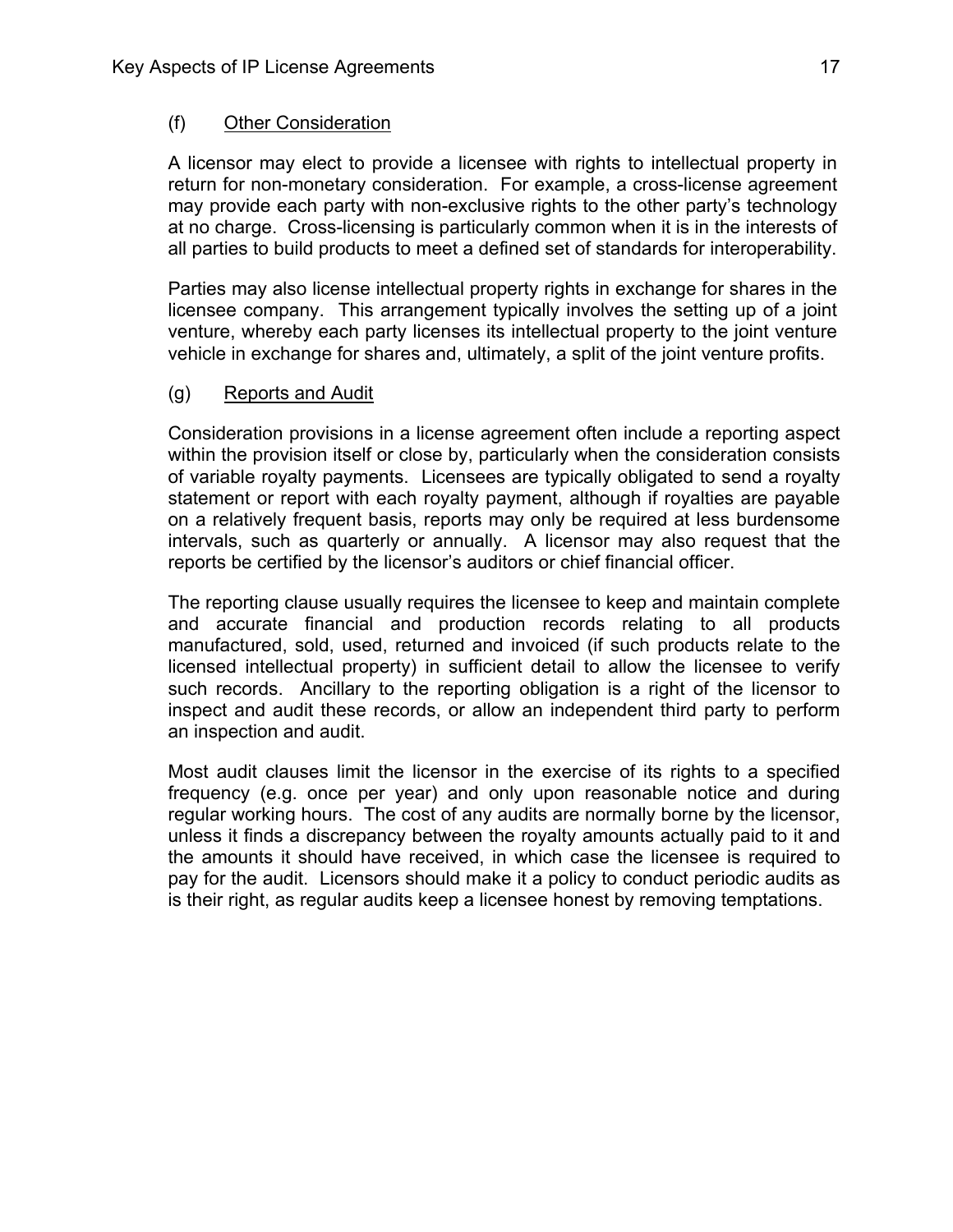## 5. Obligations of the Parties

Each of the licensor and licensee may have obligations to fulfil under the Agreement other than the grant of license rights and the payment of royalties or other license fees. Often the nature of these obligations is dependent upon the nature of the intellectual property licensed and the scope of the license grant. Obligations may either be positive obligations to take certain actions or negative obligations in the form of restrictive covenants.

## (a) Disclosure and Assistance

If the Agreement contemplates a license grant including know-how, or if the licensor is otherwise expected to disclose information and offer assistance to the licensee in the exploitation of its license rights, then one of the licensor's obligations will be to disclose the required information within a certain amount of time. In addition, the specific assistance to be provided by the licensor should be carefully and clearly set forth. Assistance could consist of training, consulting, technical support or any other services agreed to by the parties.

## (b) Exclusivity

If the license grant is exclusive, the Agreement may include a provision whereby the licensor agrees that it will not license the technology to any other person within the defined exclusive territory or for use in the defined exclusive field. If the exclusivity is restricted by geographic territory, the licensee may additionally request that the licensor undertake to ensure that its other licensees respect the boundaries of their own respective territories.

## (c) Enforcement of Intellectual Property Rights

The Agreement should contain a clause indicating which party will be responsible for the maintenance of registered intellectual property rights, and which party is responsible for the payment of all fees associated with those registrations. The licensor almost always takes responsibility for the actual prosecution and maintenance, but may request to be reimbursed for fees, particularly if the licensee is directing the patent filing strategy, or is enjoying exclusive rights to the intellectual property.

Another standard provision in most license agreements is that the licensee will promptly report any infringement of the licensed intellectual property rights to the licensor. Often the licensee is in the best position to be aware of any third party infringing the licensor's rights, especially when it is the exclusive licensee in a territory in which the licensor has no real interest.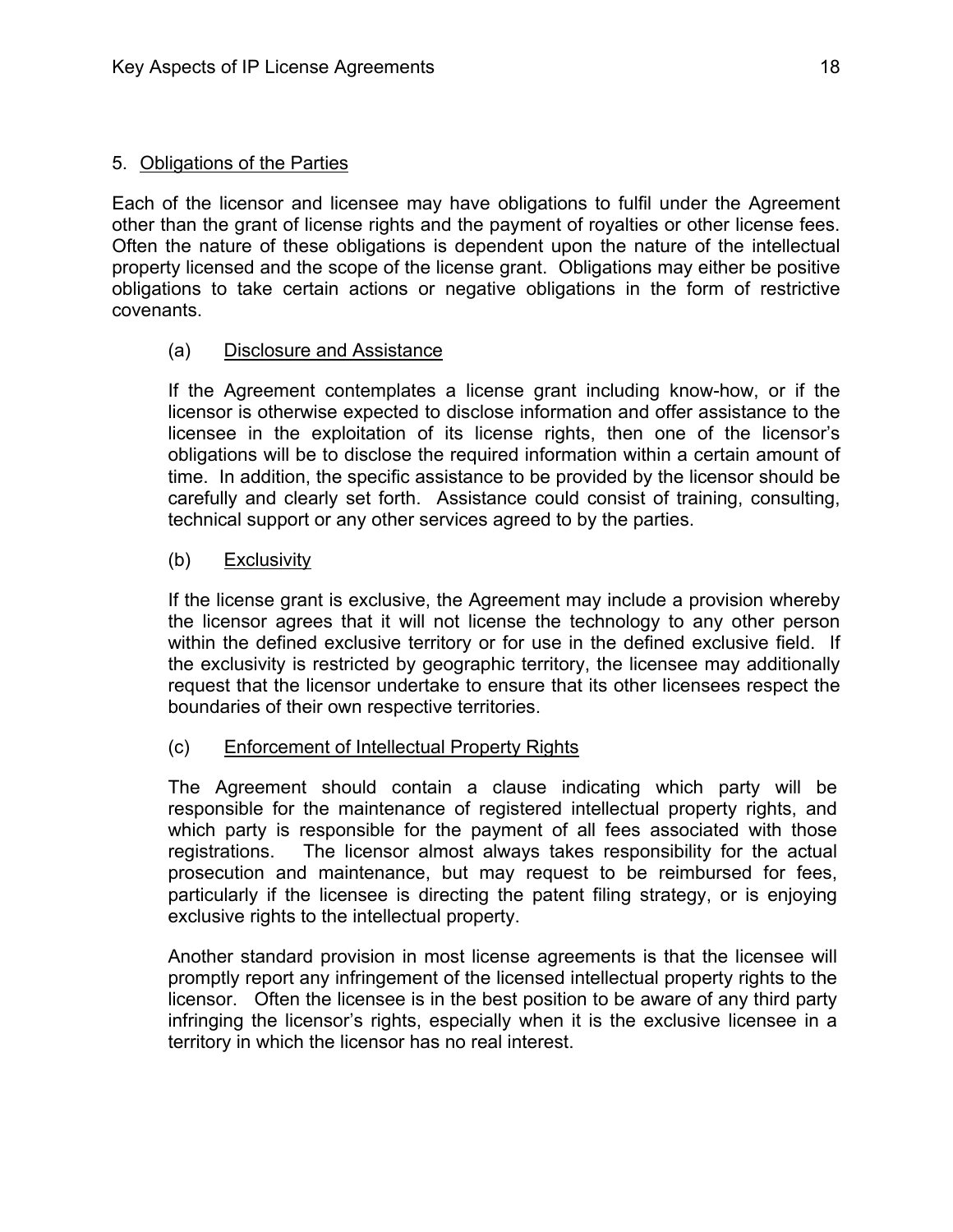The more difficult question arises *after* the infringing activity has been reported. Which party should be responsible for incurring the costs of pursuing the infringers and enforcing the intellectual property rights? Some agreements may provide that it will remain within the absolute discretion of licensor whether any corrective action will be taken at all. In such instance the licensor must have secured the agreement of licensee that it would not unilaterally maintain any action for infringement under the licensed properties. However, this may put the licensee at a disadvantage, if it is required to pay royalties for intellectual property rights that its competitors are exploiting for free.

Another scenario may contemplate either the licensor and licensee taking action, usually with the licensor entitled to do so alone and the licensee's rights crystallizing upon the licensor's decision not to pursue the infringer. The parties may also decide to take joint action, sharing costs upon some agreed basis and splitting the monetary recovery if any, usually in the same proportion. In most instances, the licensor will want to retain some control over the carriage of the action and/or final say over the terms of any settlement with the alleged infringer.

It is important to note that if the Agreement is silent on the subject of third party infringements, a licensee (even a non-exclusive licensee) has the ability and standing to maintain an action for patent infringement to recover its damages. There is always a danger for a licensor in allowing a licensee to proceed unilaterally. The licensee may do a less than adequate job of defending the properties from the inevitable validity defences, with harmful results to the licensor, especially if the invalidation of the properties would relieve the licensee of its license obligations.

# (d) Trade-mark Requirements

Trade-mark license agreements must include unique obligations on the part of the licensee in order to ensure that the validity of the licensed trade-marks is maintained. Because trade-mark rights emanate from actual "use" of the marks, and because it is possible to lose a trade-mark right if the mark itself loses its distinctiveness, licensors must ensure that they maintain control over the 'quality and character' of the goods and services with which the licensed marks are associated. If they do so, use of the mark by the licensee is deemed to be use by the owner, and there is no danger of the mark losing its distinctiveness through perceived use by two different sources.

In order to ensure that the necessary controls are in place, common provisions in a trade-mark license agreement include the licensee agreeing to the following:

The licensed trade-marks will be used only in association with permitted wares and/or services, and such wares and services will meet any quality standards specified by the licensor. This may include an obligation on the licensee to use certain processes or products in its manufacture of licensed articles, if the same are the only ones that can achieve the necessary quality.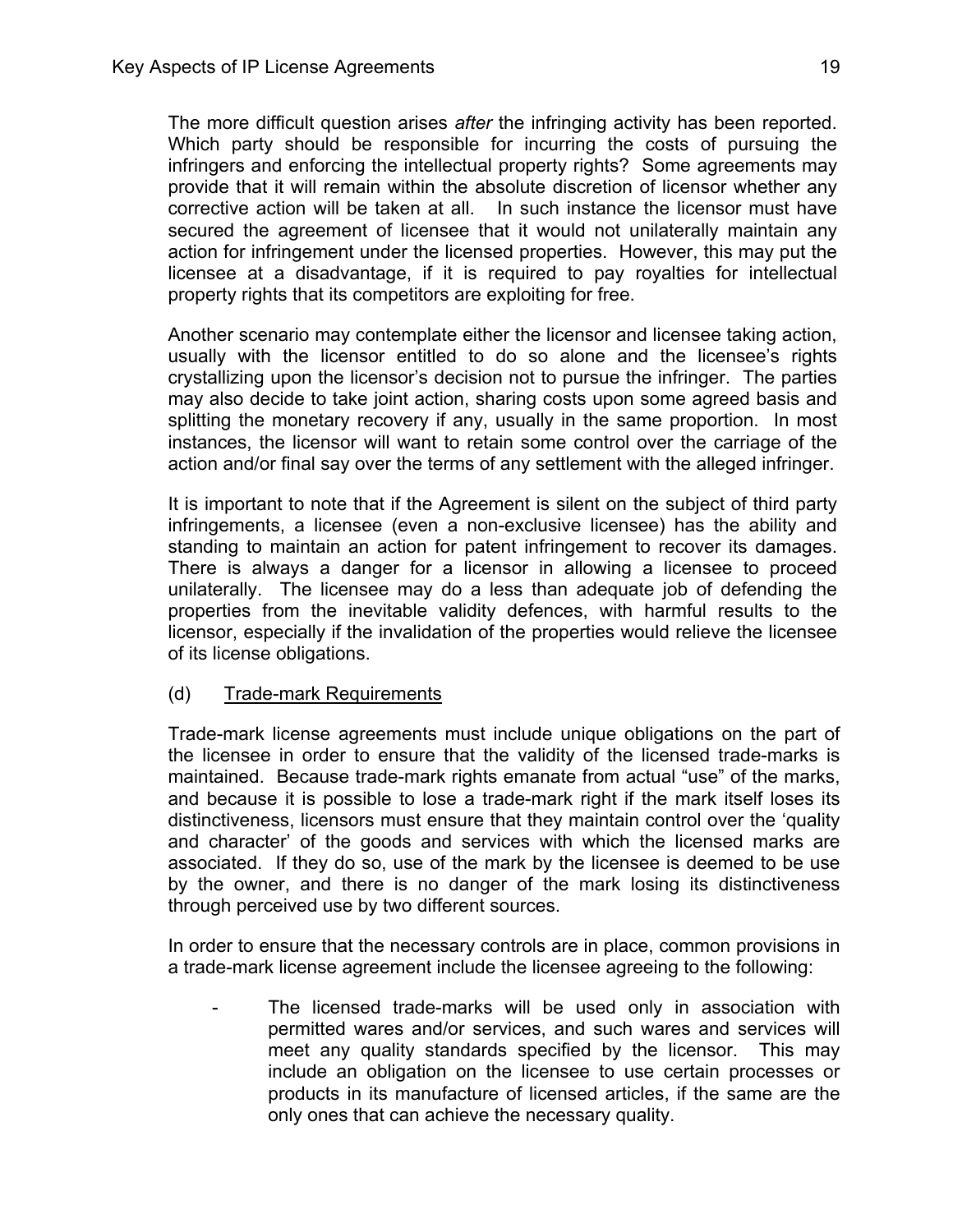- The use of the trade-marks will comply at all times with the standards (including size, colour, font, etc.) specified by the licensor; these may be attached to the Agreement as a schedule, or communicated by the licensor to the licensee from time to time. The licensor may also request that all use by the licensee of the licensed marks be accompanied with a specified notice or legend indicating that the mark is used under license and, if desired, the name of the licensor as owner of the mark.
- The licensor has the right to pre-approve all use of the licensed trade-marks on promotional or other material.
- The licensee shall provide the licensor with samples of products for marking and quality standard verification.
- The licensor shall have the right to attend (or have its designated agents attend) the licensee's facilities, on reasonable notice and during regular business hours, to inspect the products for verification with quality standards. If the validity of the mark is later challenged, it may not be enough for the licensor to show that it had a right to inspect. The licensor must actually exercise this right, and be able to produce evidence to that effect.
- The licensee shall not use or apply for any trade-mark that is the same as or confusingly similar to any of the licensed trade-marks during or after the term of the Agreement, or use the licensed trademark (or any confusingly similar mark) as part of its corporate name.

# (e) Covenant to Exploit

The Agreement may include a provision obligating the licensee to use its "best efforts" or "reasonable commercial efforts" to exploit the licensed intellectual property in some manner. This will be of particular interest to a licensor who has granted exclusive rights in its intellectual property to the licensee and who is dependent on a variable royalty for revenue. For example, the licensor will want to ensure that the licensee is contractually obligated to promote, market and sell products to avoid a situation where a licensee ties up a technology and then allows it to languish, thereby precluding a competitor from using the technology but not paying anything for that benefit.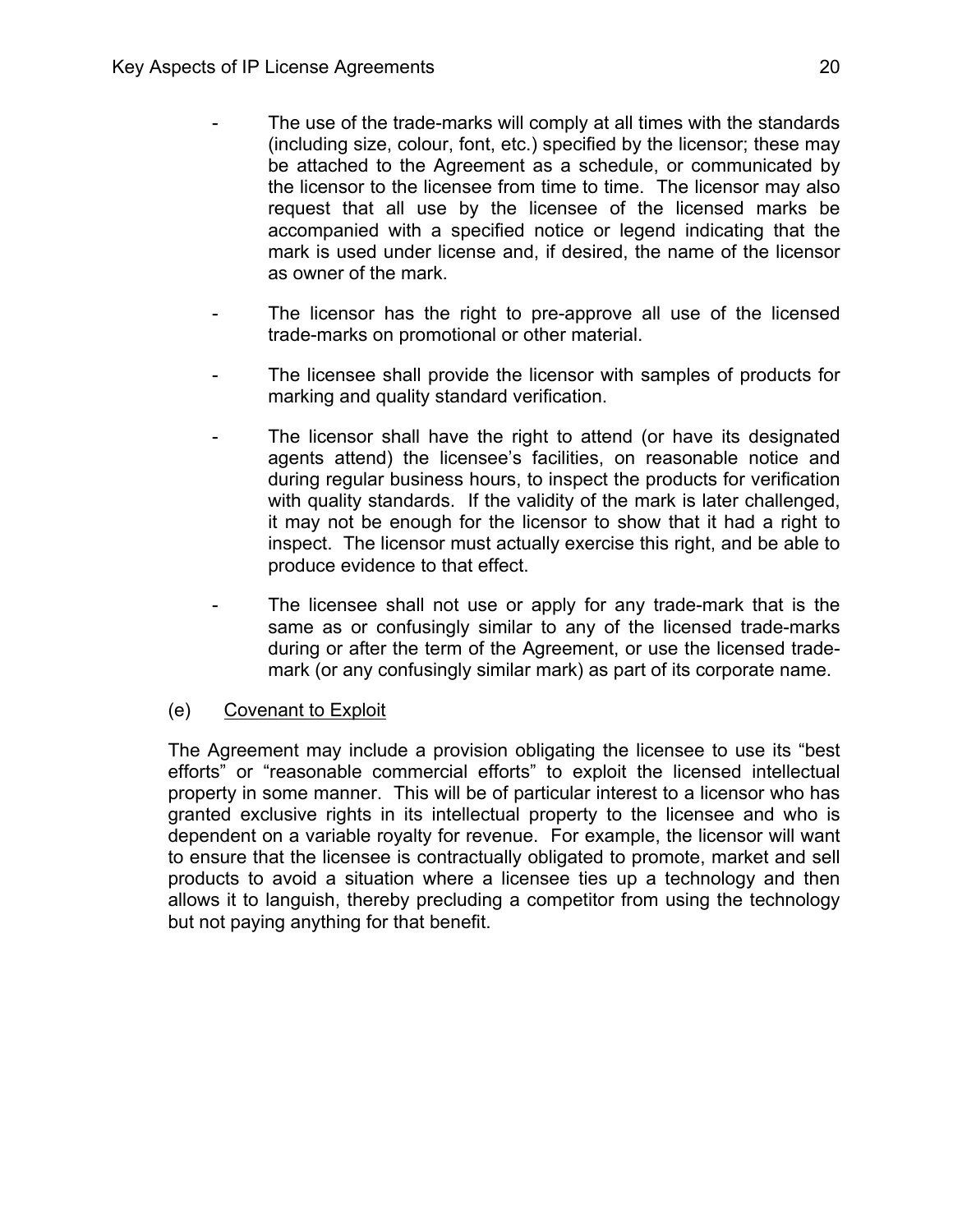## 6. Improvements, Enhancements and Modifications

Intellectual property protects the expression of ideas. Ideas are not always formed in a vacuum. Inventions are often inspired by existing technology; a person may create and design a new improvement to that technology, or a feature that enhances the use or functionality of the technology. The new invention may come about as a result of an idea that relates to the use of the licensed technology, or it may actually be the result of modification of that technology in order to produce a derivative work or other enhancement.

There is no widely accepted definition for "improvement" in the context of intellectual property licenses, but it is usually used to mean a development within the field of the licensed technology that enhances the usability, functionality, efficiency, performance or other characteristic of the original technology. If used in the Agreement, the parties should be certain to provide a clear definition as to what is contemplated as an improvement, to avoid disputes later on.

## (a) Licensor Improvements

A licensor may be continually making improvements to its technology, and filing for new intellectual property registrations as a result, even after the effective date of the Agreement. The treatment of those improvements should be negotiated as part of the overall license agreement.

 In some cases, the licensee may feel entitled to have all related licensor improvements automatically "deemed" to be part of the definition of licensed technology, so as to not be held ransom by the licensor for incremental improvements to a technology. On the other hand, if the improvements are the result of genuine modifications to a technology (for example, upgrades and new versions of software applications), the licensor may wish to specify that such improvements will be available for license to the licensee, but at an additional fee, usually negotiated in connection with the over-all support and maintenance fees chargeable to the licensee.

 At the end of it all, the royalty fee should account for the bargain struck, and a higher royalty may be justified to the extent the licensee is entitled to the benefit of subsequent licensor improvements. It may also be dealt with through an extension of the term of the Agreement (and a corresponding extension of the length of time during which a licensee must pay royalties), particularly if the improvements are patentable.

 If the Agreement provides the licensee with some sort of right to the licensor improvements, whether by way of automatic inclusion in the definition of licensed technology or by way of providing the licensee a right to obtain a license to the improvement, there should be a corresponding obligation on the licensor to disclose such improvements in a timely manner.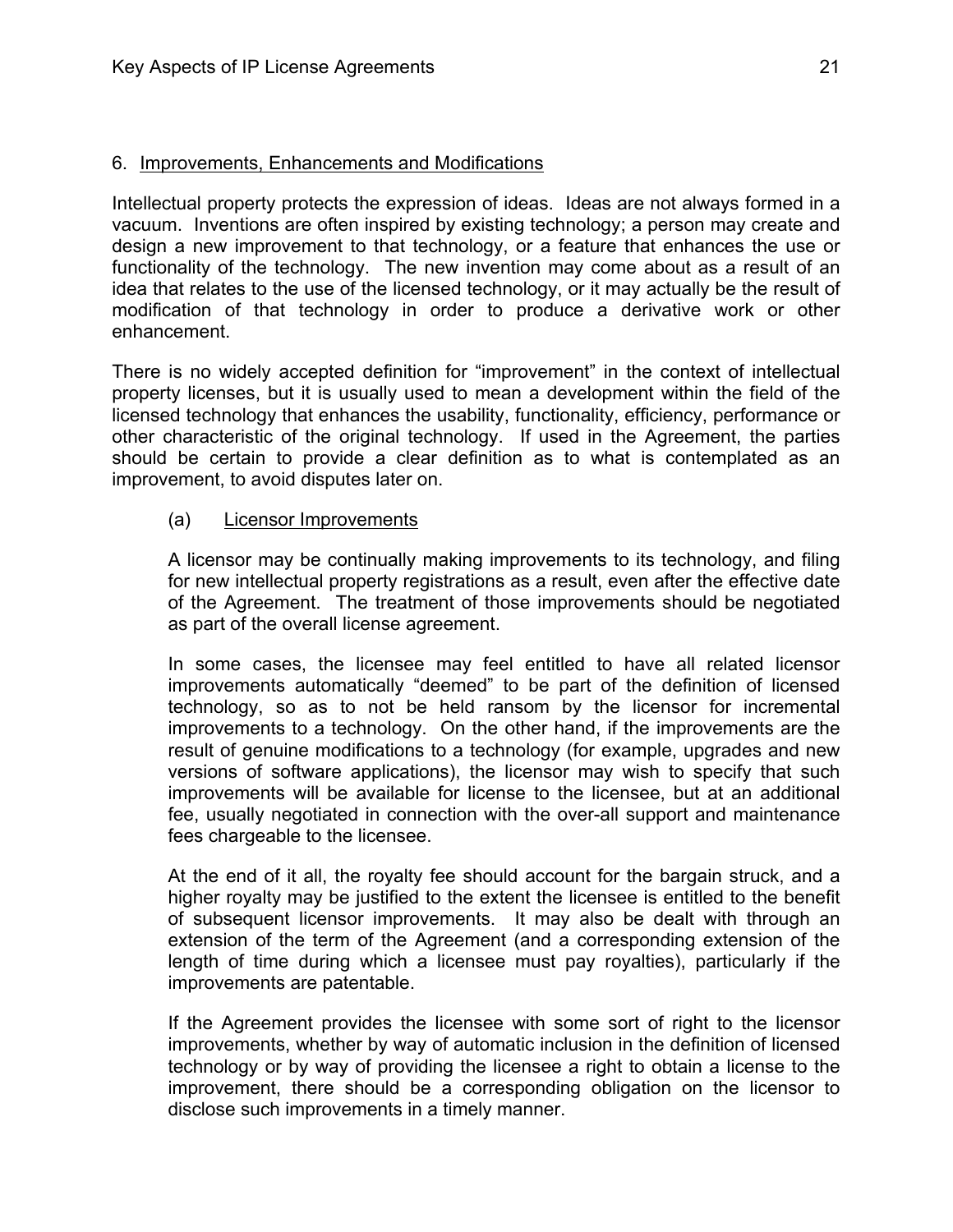## (b) Licensee Improvements

Licensee improvements may be a far more contentious matter to negotiate than licensor improvements. If the licensee intends to actually modify the technology in order to create improvements, the license grant must provide that right. For certain licensed products, such as software, this may require a license of source code in addition to the use license for the object code version of the software.

If the licensee is granted the right to modify, the licensor will usually require that any resulting inventions be disclosed fully and promptly. The licensor may also require that such inventions be assigned to it, in exchange for a license back to the licensee on the same terms and conditions as set out in the Agreement. The justification for the assignment may be that, but for the original license, the licensee would not have developed the technology.

If the licensee wishes to retain ownership of its improvements, the licensor may nonetheless request a non-exclusive license to use those improvements for its own account or to license such improvements to its other licensees. The licensee may even negotiate for a royalty to be paid to it in the event third parties pay license fees to the licensor in respect of licensee improvements.

(c) Specific Licensee Customizations

Licensees may wish to modify technology for the purpose of customizing it for their own internal use. In these instances, the parties may agree that the licensee will retain ownership of the intellectual property rights in the customizations with no license granted back to the licensor, provided that the licensee only makes use of such modifications for its own internal business purposes and does not commercialize the modified technology.

The Agreement may then contemplate a modified "support" provision, as the licensor is faced with supporting a technology that is not entirely of its own creation. This is most common in software application licenses. Program problems may be due to changes made by the licensee rather than problems inherent in the original software.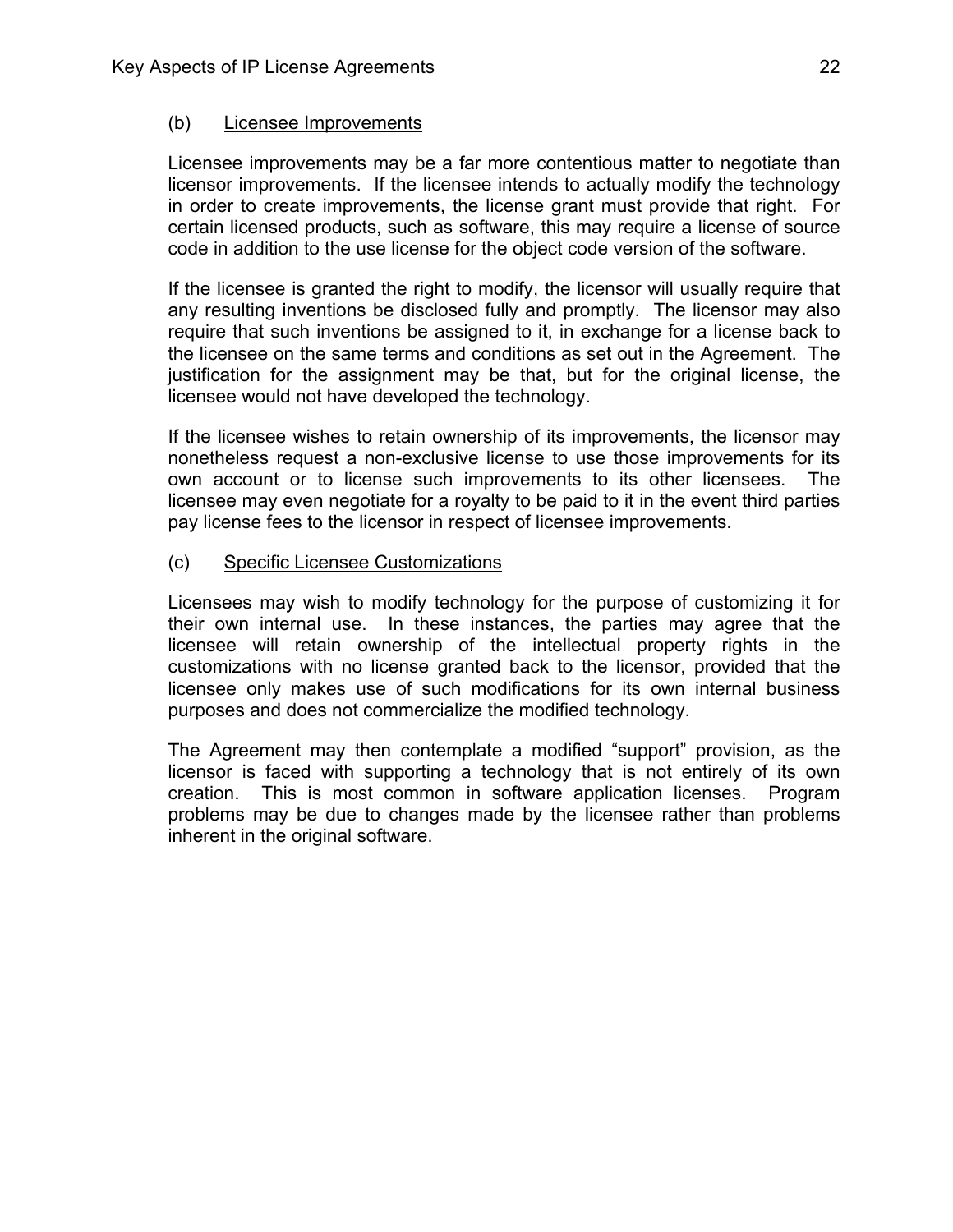#### 7. Common Clauses

In addition to the provisions discussed earlier, there are several other contractual clauses that are common in most intellectual property license agreements.

#### (a) Definition of Confidential Information

Whether or not trade secrets are licensed, it is common for other confidential or proprietary information to be exchanged by the parties in a licensing arrangement. The licensor may be disclosing know-how, or offering technical assistance, that requires the disclosure of information not otherwise available to the public. The licensee may be required to report sensitive financial information to the licensor in order to fulfil its royalty reporting obligations. If the licensor conducts inspections or audits of the licensee's facilities, it may be exposed to confidential information belonging to the licensee or its employees, suppliers and customers.

It is important to define "Confidential Information" at the outset of the Agreement in order to ensure that each party is fully aware of the scope and extent of its duties, as provisions dealing with the treatment of confidential information commonly impose onerous obligations on the recipient of that information. Most litigation in the area of trade secrets or confidential information arises in situations where neither party is clear as to what was the trade secret or confidential information. On the other hand, a licensor may want protection of what it is entitled to and more, and will sometimes favour a vaguer definition so as to "catch" any and all information.

The Agreement may provide that only information which is marked or legended as "confidential" or "proprietary" by the owner is entitled to be accorded special treatment; if information is disclosed in non-written form, there is usually a provision which allows the discloser to capture that information in summary written form within a prescribed period of time so as to designate the written summary as confidential for purposes of protection.

It may also be desirable to ensure that the definition of "Confidential Information" includes not only information that is actively disclosed to the recipient, but other information which it receives or is made aware of as a result of the Agreement. If necessary, a party should ensure that information that it discloses but does not own (for example, information relating to its affiliates, or third party contractors, etc.) is also covered by the definition.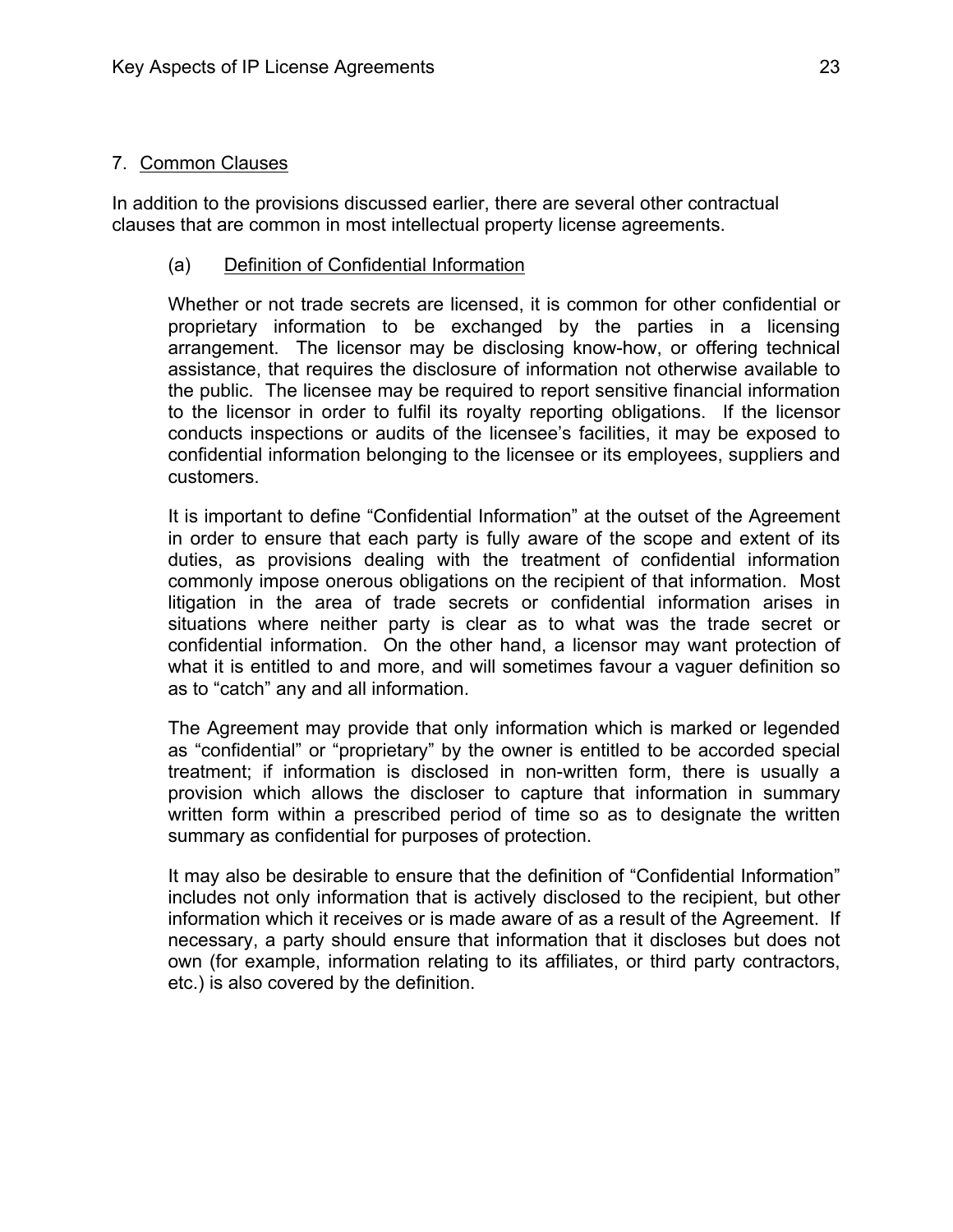## (b) Treatment of Confidential Information

Whether or not trade secrets are licensed, it is common for other confidential or proprietary information to be exchanged by the parties in a licensing arrangement. The licensor may be disclosing know-how, or offering technical assistance, that requires the disclosure of its proprietary or confidential information. Typically, confidential information and/or nondisclosure provisions in an Agreement include the following:

- A provision whereby each party acknowledges the confidential nature of the information and agrees that it will only use and disclose confidential information belonging to the other party for the purposes of the Agreement. The use should be limited to ensure that the recipient is not deriving additional benefits from the disclosure of the confidential information.
- A provision outlining the exceptions to the obligations imposed on the parties in their treatment of confidential information. Usual exceptions include information that is publicly available, information that is already known to or becomes known to (without any wrongdoing) the recipient, and information that is independently developed by the recipient. The clause may require that a party that is relying on one of these exceptions be able to produce reasonable, documented evidence in support of its reliance, particularly if it is claiming prior knowledge or independent development.
- A provision exempting a party from compliance if under a court order to disclose the other party's confidential information, provided that the owner of the confidential information is given notice of the court order and a chance to respond and/or contest the order.
- A provision requiring the recipient of confidential information to safeguard it against disclosure, usually with reference to a standard of care that is no less than the standard of care it accords its own confidential or proprietary information.
- A provision stating that the obligations of the parties in respect of confidential information will survive any termination or expiration of the Agreement. The length of time for this survival is sometimes contentious. One the one hand, the owner of the confidential information will want it to be protected forever, until it becomes public. On the other hand, the recipient will want to know, from an administrative and legal standpoint, that there is a fixed point in time after which it is released from its obligations.
- A provision stating that, upon the termination or expiration of the Agreement, all confidential information will be either returned to the owner or destroyed. Recipients may request to keep an archival copy of the confidential information in the event of future litigation.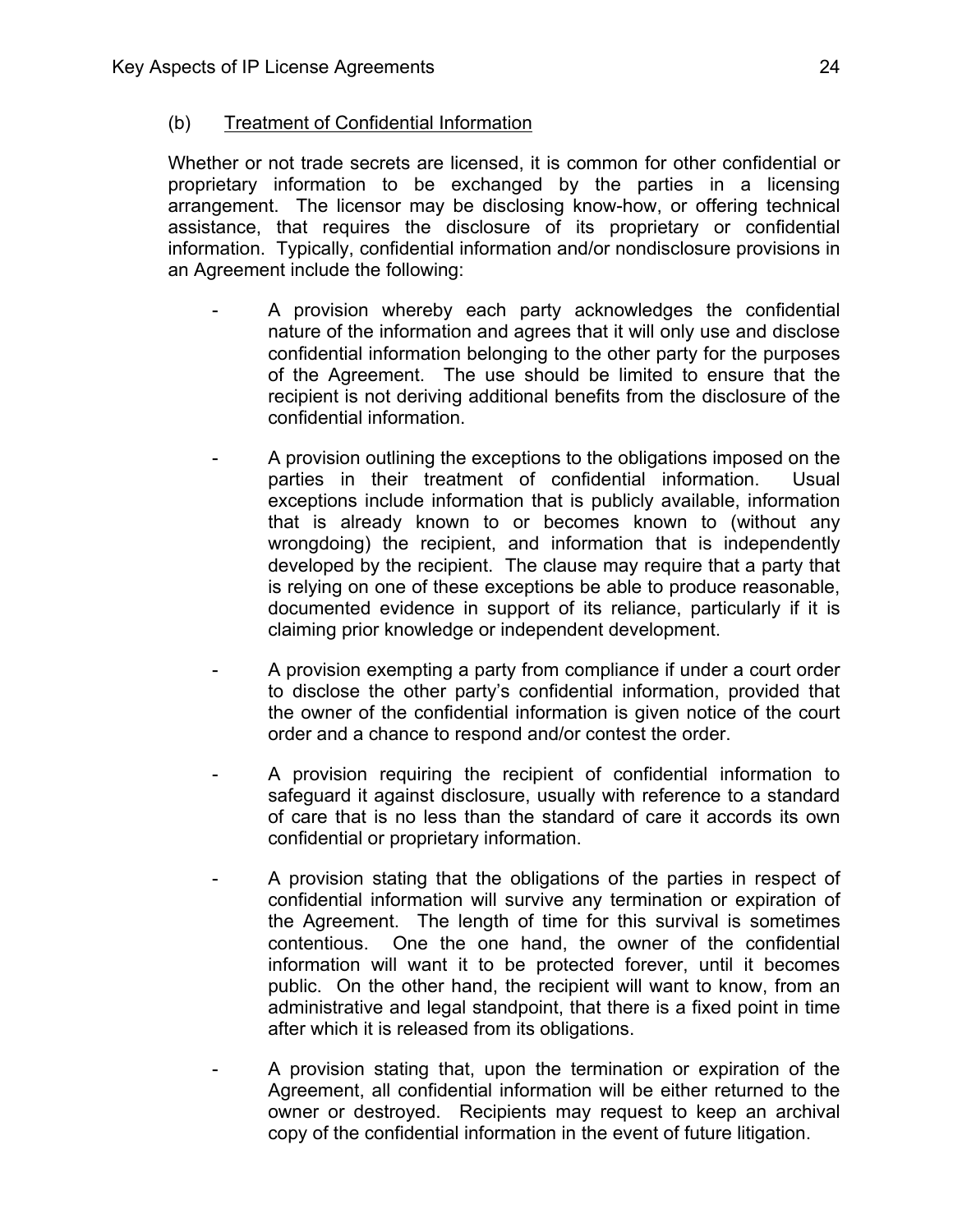It is fine for two companies to agree to keep each other's information confidential, but if the employees who are handling the information are not aware of the company's obligations, the confidential information will be at risk. The recipient of the confidential information should be obliged to advise its employees as to their duties and obligations under the agreement. The obligations "trickle down" to the employees.

The licensor should insist on seeing the confidentiality agreements in place between the licensee and its employees to ensure that such agreements are in place and contain the needed clauses. The licensor should also require that the licensee have adequate confidentiality agreements in place with any third party contractors or other third parties to whom it intends to disclose the licensor's confidential information.

# (c) Representations and Warranties

As with most commercial contracts, license agreements between arms' length parties typically contain a series of representations and warranties. The nature of the representations given depend in part on the type of intellectual property licensed and the relative bargaining power of each party.

In intellectual property license agreements, licensees are most likely to be concerned with the ownership and validity of the licensed intellectual property. A licensee's worst fear is to be embroiled in an intellectual property infringement action as a result of another party's trade-marks, or to find out that it is paying a license fee for intellectual property that its competitors are exploiting for free because the patents are invalid.

In addition to the usual representations found in non-license agreements, the following representations relate primarily to the intellectual property being licensed.

- (i) Ownership; Title: The licensor may represent and warrant that it is the legal owner of the licensed intellectual property (and, in the case of registered intellectual property, the registered owner), and that it owns the intellectual property free and clear of all liens and encumbrances.
- (ii) Non-Infringement: The licensor may represent and warrant that the use and enjoyment by the licensee of the licensed intellectual property does not infringe any third party intellectual property rights. This representation is often qualified as being "to the best of the licensor's knowledge", or otherwise limited to a specific territory.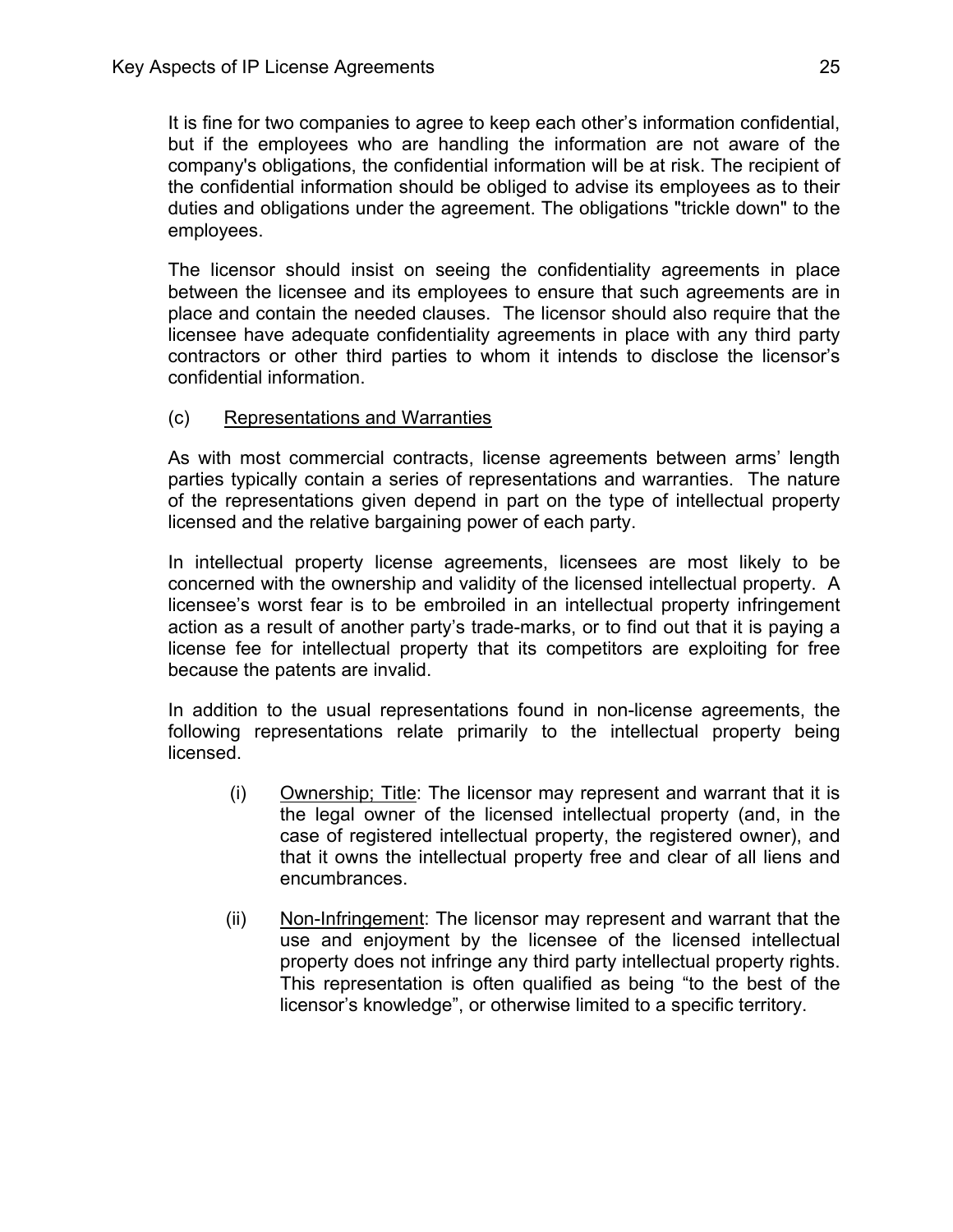- (iii) Sufficiency: The licensor may represent and warrant that all of the intellectual property required to make, use and sell an invention, as an example, are licensed to the licensee. The licensee may request this representation so as to avoid finding out at a later date that the licensor owns additional patents that it needs, and for which it must pay additional consideration.
- (iv) Performance: The licensee may require the licensor to warrant that the embodiment of a particular intellectual property performs or functions in compliance with agreed-to performance specifications or other objective standards. This is most common in software license agreements. It is critical that the licensor take care in drafting any specifications, as it may be the only objective standard against which to measure compliance with the provisions of the Agreement; too often in a negotiation, the product specification is left "for someone else to draft" (the technical person) while the rest of the obligations under the Agreement are negotiated. This is a dangerous oversight since the licensor's ability to provide and service the product depends upon the characteristics of the product itself.
- (d) Disclaimers and Limitations of Liability

Warranties may exist outside of the written contract: they may be express or implied. Implied warranties and conditions may arise under contract law or by virtue of legislation such as provincial sales of goods acts, other consumer protection laws, or under the Uniform Commercial Code in the United States. Examples of statutorily implied warranties include merchantability and fitness for a particular purpose.

A licensor must therefore take care to disclaim all warranties and conditions it does not intend to provide through a disclaimer provision in the Agreement. The caveat may be that a disclaimer may not be effective if a product does not work at all, as the total failure to perform may go to the heart of the contract and give an injured party the right to set aside the contract or claim further damages. Any disclaimer clause should be highlighted, with capital letters and/or bold type to ensure that it is brought to the attention of the disclaimee, particularly in the case of shrink-wrap license agreements or other contracts of adhesion.

Limitations of liability operate to exempt the licensor (or either party, if drafted to cover mutual obligations under the Agreement) from specified categories of damages, or to place a maximum limit on the licensor's exposure. Typical exclusions from liability include liability for consequential, special, incidental or consequential damages. The maximum cap on liability is a matter for negotiation by the parties, but is either expressed as a finite number (e.g. one million dollars) or as a function of the amount of consideration paid under the Agreement (e.g. the amount of royalties paid by the licensee in the twelve months preceding the claim).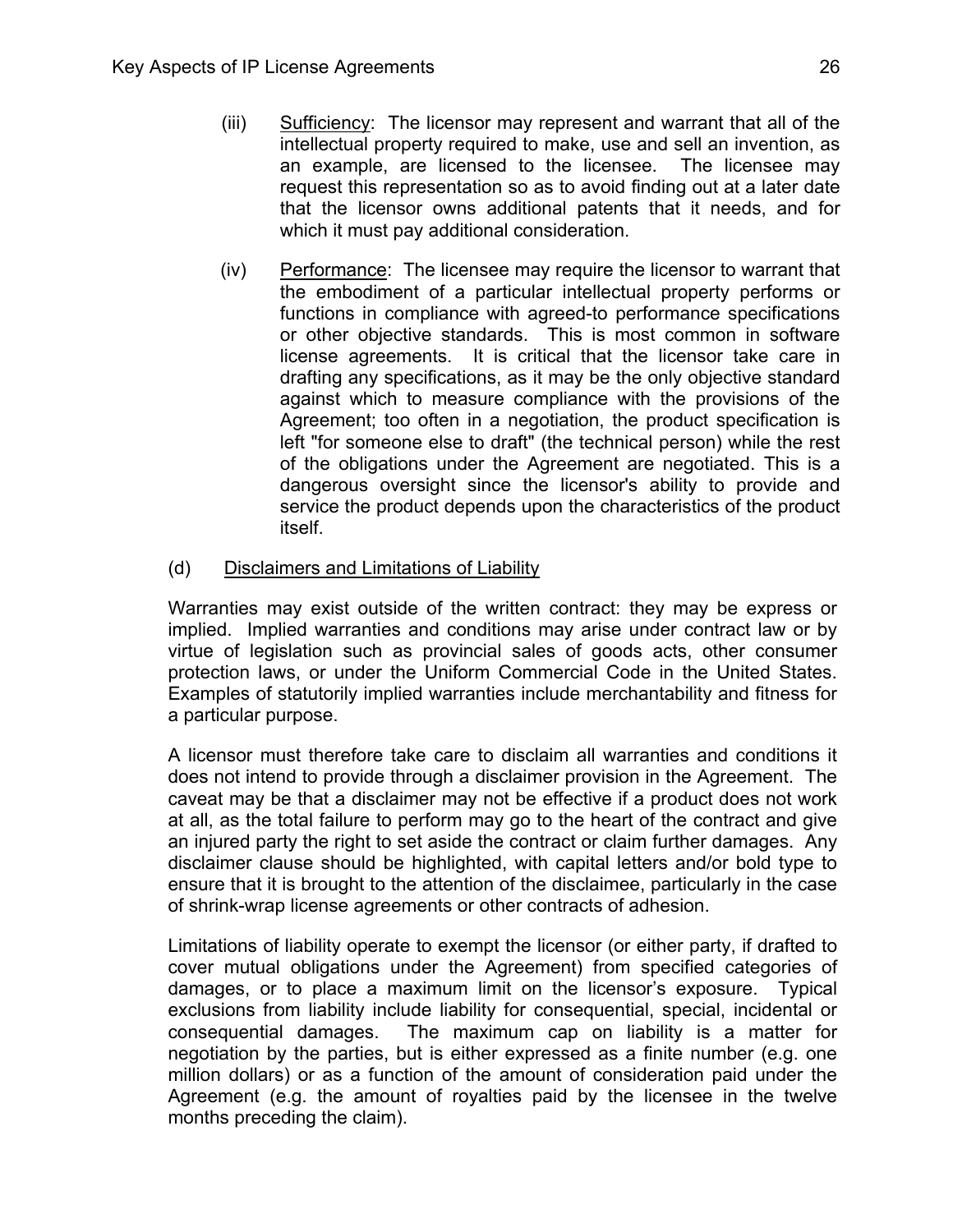#### (e) Infringement Indemnities

If the licensor's warranty of title or authority is wrong, then the licensee risks exposure to one of the greatest terrors of the late twentieth century - intellectual property litigation.

Litigation can arise even if the use of the licensed intellectual property infringes the intellectual property rights of others without any deliberate intent by the licensor or licensee (such as in the case of patent infringement). The multi-million dollar questions are: Who shall assume the risk? Who shall pay the damages? Who will pay to fix the problem?

Since the licensor is providing the technology and is making money from the transaction, licensees will insist upon the licensor indemnifying them against such risks, or at least over which the licensor has control. The risks over which the licensor has control and over which the licensee has none include breach of contract including trade secret obligations, patent infringement, trade mark infringement and copyright infringement. The obligation to indemnify may be accompanied by an obligation to defend.

Unless the licensor has knowledge of an existing patent, neither the licensor nor the licensee may have any forewarning of an action for patent infringement. It is a matter of bargaining as to who assumes the risk of patent infringement.

The licensor may wish to limit its obligation to indemnify the licensee under certain circumstances. For example, the indemnity may not apply if the licensee has modified the intellectual property and the modification is the cause of the problem, if the licensee has used the intellectual property for an unintended purpose, or if the licensee has otherwise breached the Agreement.

If any litigation is commenced the person paying the costs of it would want to control the litigation by taking carriage of it and making decisions with respect to settlement. The indemnity usually contains a provision requiring the indemnified party to promptly notify the indemnifying party of any threat to litigate or the commencement of any lawsuit. At the same time, the indemnified party may be required to provide the indemnifying party with all reasonable assistance to allow the indemnifying party to defend the action. Even if the licensor is not defending the action, it may still want to retain the right to approve any settlement which may affect the validity of the licensed intellectual property.

Instead of defending an action, and incurring the costs of that defence, the licensor may wish to reserve for itself the right to either modify or replace the licensed intellectual property with a non-infringing equivalent, or settle with the third party plaintiff and obtain a license so that the licensee can continue to use and exploit the licensed intellectual property. A licensee should ensure that any replacement or modification is functionally and commercially equivalent to the original intellectual property. Another alternative the licensor may request is to pay back to the licensee all royalties paid under the terms of the Agreement, and terminate the license grant.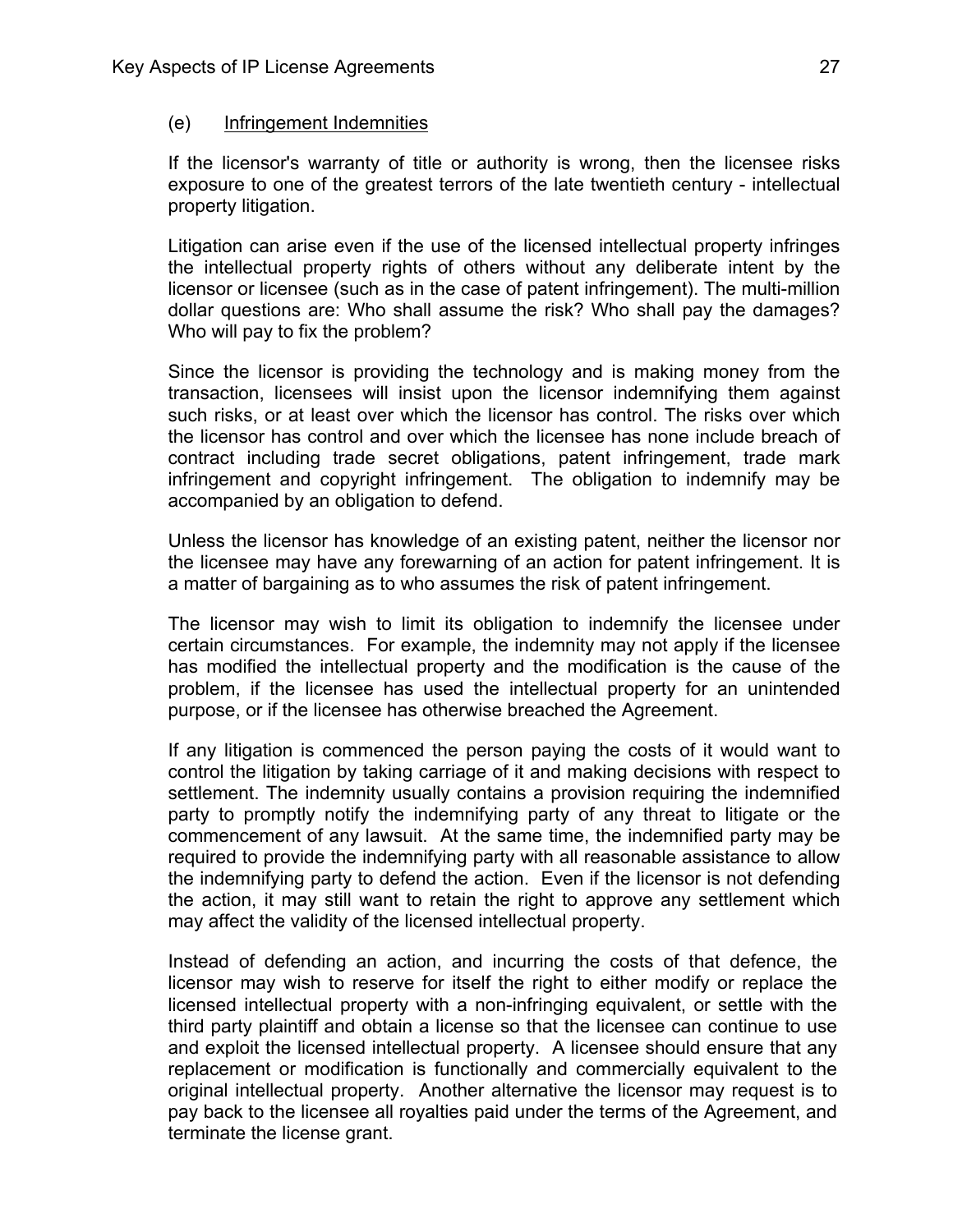If the licensee is unable to bargain for an indemnity, and fears that it may end up burdened with the costs associated with any third party infringement action, it may request a provision stating that it is entitled to withhold royalties from the licensor until it has recouped its costs in defending any litigation relating to the validity of the licensed intellectual property.

# (f) Product Liability Indemnities

Equally as frightening as the prospect of intellectual property litigation is the threat of product liability litigation. Product liability arises when a defect in the design or manufacture of a product results in death, injury or property damage to another, usually but not always the contemplated end user. Liability usually arises through the tort of negligence, manifesting as a breach of duty owed by a product manufacturer or distributor to ensure that a supplied product is of safe design.

Product liability may be of concern to both the licensor and the licensee, depending on the nature of the intellectual property licensed and the license granted in the Agreement. If the owner of patents relating to a pharmaceutical compound grants a licensee the right to develop, manufacture and sell a drug using that intellectual property, it may wish to be sure that it is held harmless for any class actions relating to the drug product. A patent licensee may, on the other hand, rely on the fact that the patented compound has been tested for toxicity and is safe, and may wish to ensure that the licensor bears the brunt of any claims relating to product safety.

If a trade-mark licensee is receiving products from the licensor and distributing the same by virtue of an exclusive license for a territory, it may seek a product liability indemnification for all products manufactured by the licensor. Trademark licensors may be equally concerned where the licensee is manufacturing the products for sale, as the licensor's name will be associated with defective products.

As with infringement indemnities, the scope of the indemnity provided and any limitations on it are a matter of negotiation.

# (g) Insurance

Contractual remedies may only be worth the paper they are written on. All the airtight indemnities in the world may not mean anything if the indemnifying party is bankrupt or insolvent. In view of the foregoing, it is becoming increasingly common in Canada for parties to a license agreement to require the other to maintain insurance on matters such as product liability at an adequate level with such party being named as an insured and with proof of such insurance being provided from time to time.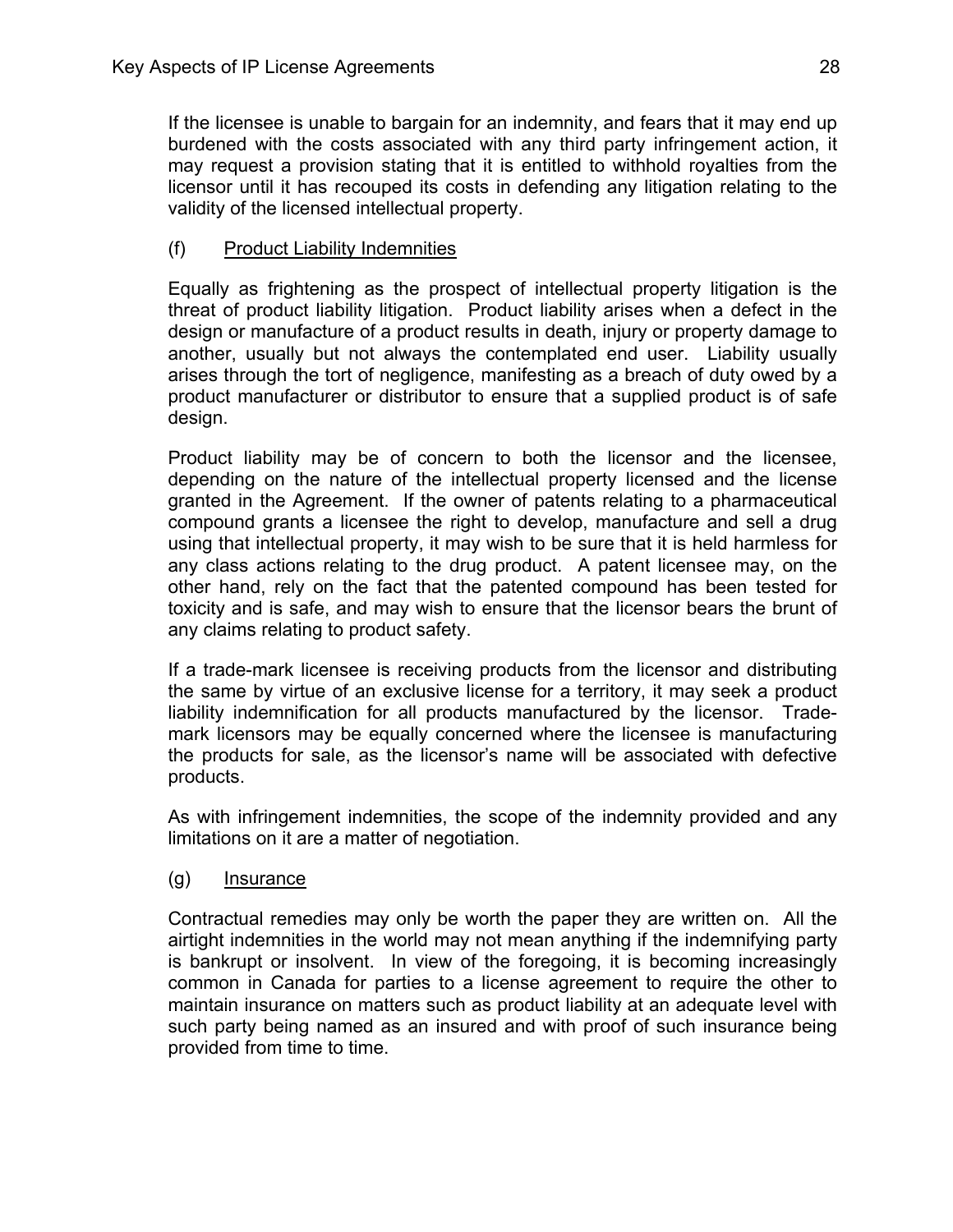#### (h) Assignment Restrictions

Unless the license agreement has stated that the license is "personal" or there is a clause in the agreement limiting either party's right to assign rights and obligations under the license, under Canadian law a party to an agreement is free to assign its rights under the agreement, but cannot assign its obligations without the approval of the other party.

The contrary is true in the United States, where neither party is entitled to assign its rights or obligations under the contract without the approval of the other. A patent license is considered to be "personal" and cannot be assigned without the permission of the licensor.

A licensor may be pleased to license its intellectual property to a small enterprise. If, however, the assets of the licensee are subsequently sold to a competitor of the licensor, the licensor may not want its intellectual property to be available to the competitor. The licensor can control the "re-sale" of the licensee's rights to a third party by having the Agreement limit the assignability of the license. The provision in the Agreement may make the licensor's approval of any assignment in its sole discretion, or it may limit the licensor to being reasonable if it withholds consent.

Licensors should be equally concerned with a change in the corporate control of the licensee which might have a result similar to that of an assignment of the license. If the shares of the licensee are sold to a competitor, or the licensee merges with a competitor, the competitor may gain direct or indirect access to the intellectual property. If this scenario is not desired, then a "change in control" clause should be added to the Agreement.

Similarly, a licensee may not want the licensor to assign the intellectual property rights licensed to it if the licensee is depending on the special expertise of the licensor to aid in the commercial exploitation of that intellectual property, or on the licensor's support and maintenance obligations. A licensee may want to have the first right of refusal to purchase the intellectual property rights if the licensor eventually find a purchaser.

To the extent assignment is permitted (by approval or otherwise), the provision in the Agreement should provide that the assignee is bound by all of the terms and conditions in the Agreement. The licensor may additionally wish to have the right to keep the original licensee on the hook as a guarantor of the assignee's obligations.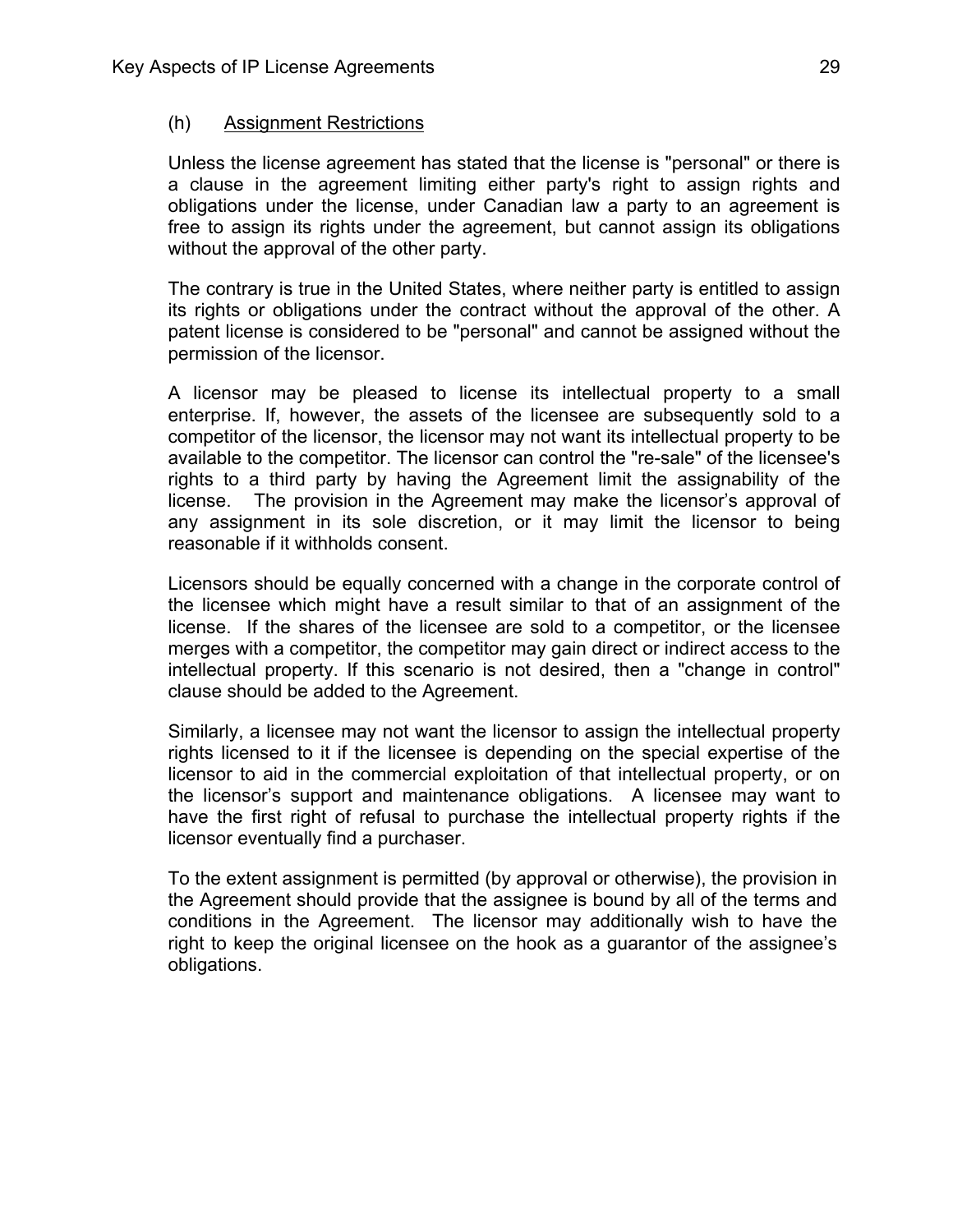#### 8. Conflict Resolution

Very few rational business people enter into a license agreement with the expectation that the relationship established between the parties will break down irrevocably. Nevertheless, disputes amongst even the most reasonable of people are sometimes inevitable. Most complex license agreements provide for the resolution of conflicts that may arise relating to the Agreement and the licensed intellectual property.

## (a) Escalation

Prior to incurring the expense of more formal proceedings, the parties to the Agreement may want to ensure that all informal attempts to resolve a dispute have been made. The Agreement may provide for an escalation of the dispute to increasingly senior levels of management, each with a set period of time within which to resolve the dispute. Examples may include the product managers, vicepresidents of developments and finally the CEO of each party. The escalation provision would dictate the notice required and also specify how, when or even whether the parties need to meet to attempt to find a resolution.

## (b) Mediation and Arbitration

If the parties are unable to resolve the dispute by escalating it through each party's ranks, the only other option is a more formal dispute resolution procedure. Because of the time and money involved in court proceedings, the parties may wish to include mediation and/or arbitration options. The parties may make these binding, or optional.

The arbitration provision may be simple or complex, depending on how much detail the parties wish to provide. Examples of particular detail in the arbitration provision may include:

- Number of arbitrators: A single arbitrator or a panel of three arbitrators are commonly contemplated. If a single arbitrator is selected, the provision typically provides that if the parties fail to agree on the arbitrator, either party may apply to a court to appoint an arbitrator. If a panel of arbitrators is selected, it is common for each party to choose one and for those two arbitrators to jointly select the third arbitrator.
- Experience of the arbitrators: The parties may specify that each arbitrator is required to have specific experience and/or qualifications. For example, if the Agreement relates to the license of pharmaceutical compound patents, the parties may specify that the arbitrator(s) be possessed of expertise in the pharmaceutical industry.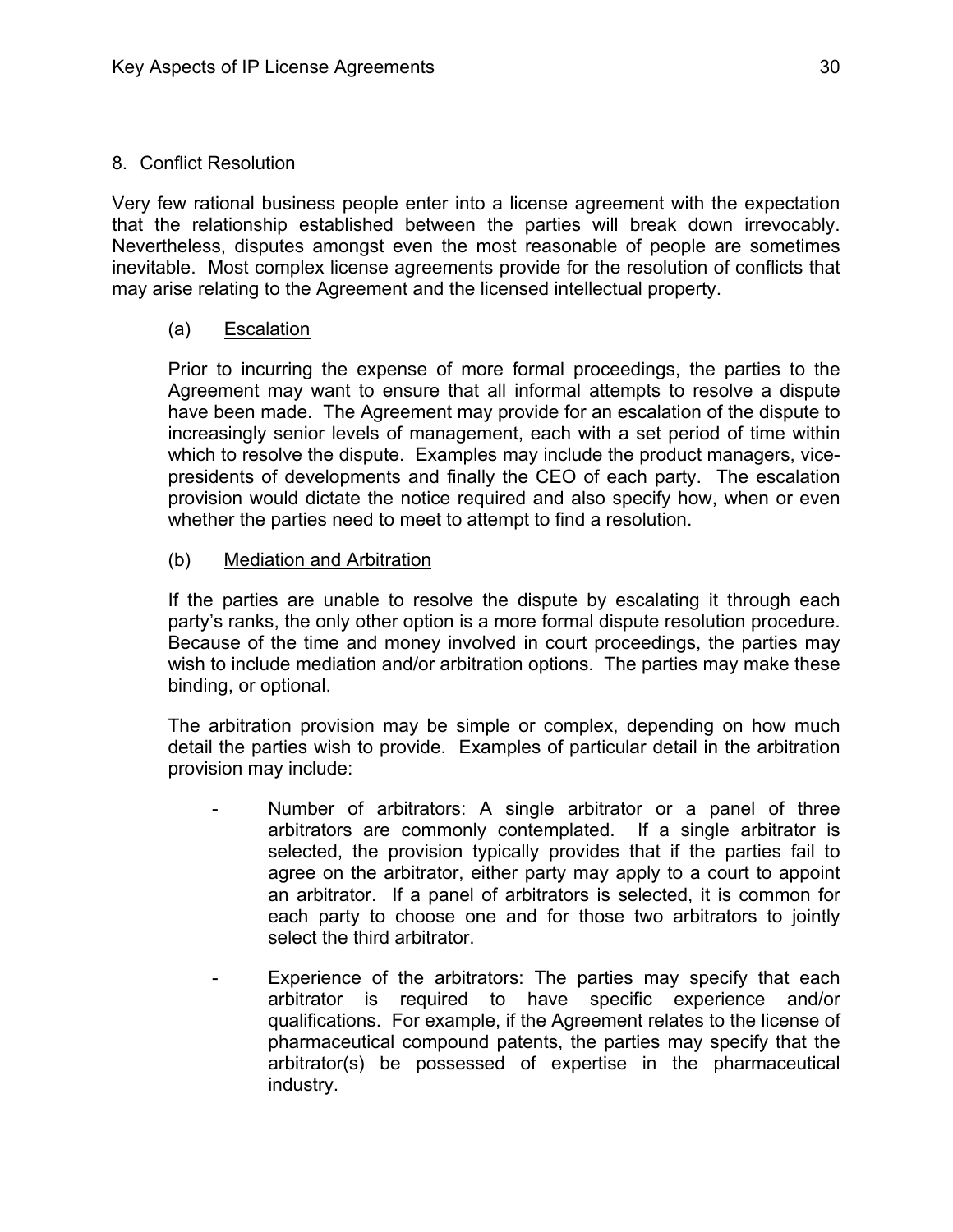- Confidentiality of proceedings: If trade secrets or other confidential information is involved, the arbitration provision may provide that all information disclosed during the course of the arbitration is to be kept secret.
- Costs: If the parties have negotiated specifically for the allocation of costs attributable to the arbitration, this should be specified in the provision.
- Procedures: The parties may choose to specify in detail the procedures to be followed during the course of the arbitration proceeding, e.g. maximum amount of time for "discoveries", oral argument vs. written argument, etc.
- Final Arbitration: If the parties wish to bind each other to the decision of the arbitrator(s) with no appeals allowed to the courts, this should be specified.
- Exclusions: The parties may wish to exclude certain matters from being decided by arbitration. Breaches of confidential information, or disputes relating to patent validity, for example, may be matters that the parties wish to litigate through the courts.
- Rules and Governing Law: If the parties have agreed on a set of protocols or rules that they wish to follow (e.g. International Chamber of Commerce, Ontario *Arbitrations Act*, etc.), this should be specified. The parties may also wish to specify the location of the arbitration in advance. It is common to choose a "mutually inconvenient" location, so that neither party is tempted to commence proceedings with a cost advantage over the other party.

One of the benefits of using mediation, arbitration or other alternative dispute resolution procedures is that the parties may tailor a dispute resolution mechanism to their needs taking into account the importance of the technology and the extent to which they are prepared to go in resolving disputes. The Agreement may also require the parties to continue performance (i.e. the payment of royalties) pending resolution of the dispute.

(c) Litigation

If an alternative dispute resolution procedure is not provided for in the Agreement, a party may still attempt to resolve disputes through arbitration, but will only be able to do so if the other party agrees. If the parties are unable to agree, the only recourse available may be through court proceedings.

In intellectual property licensing arrangements, the established presence and procedures of the courts may be attractive, particularly when one party is seeking interlocutory injunctive relief. The licensor in particular may want to avail itself of this remedy in order to protect its valuable proprietary rights in a timely manner.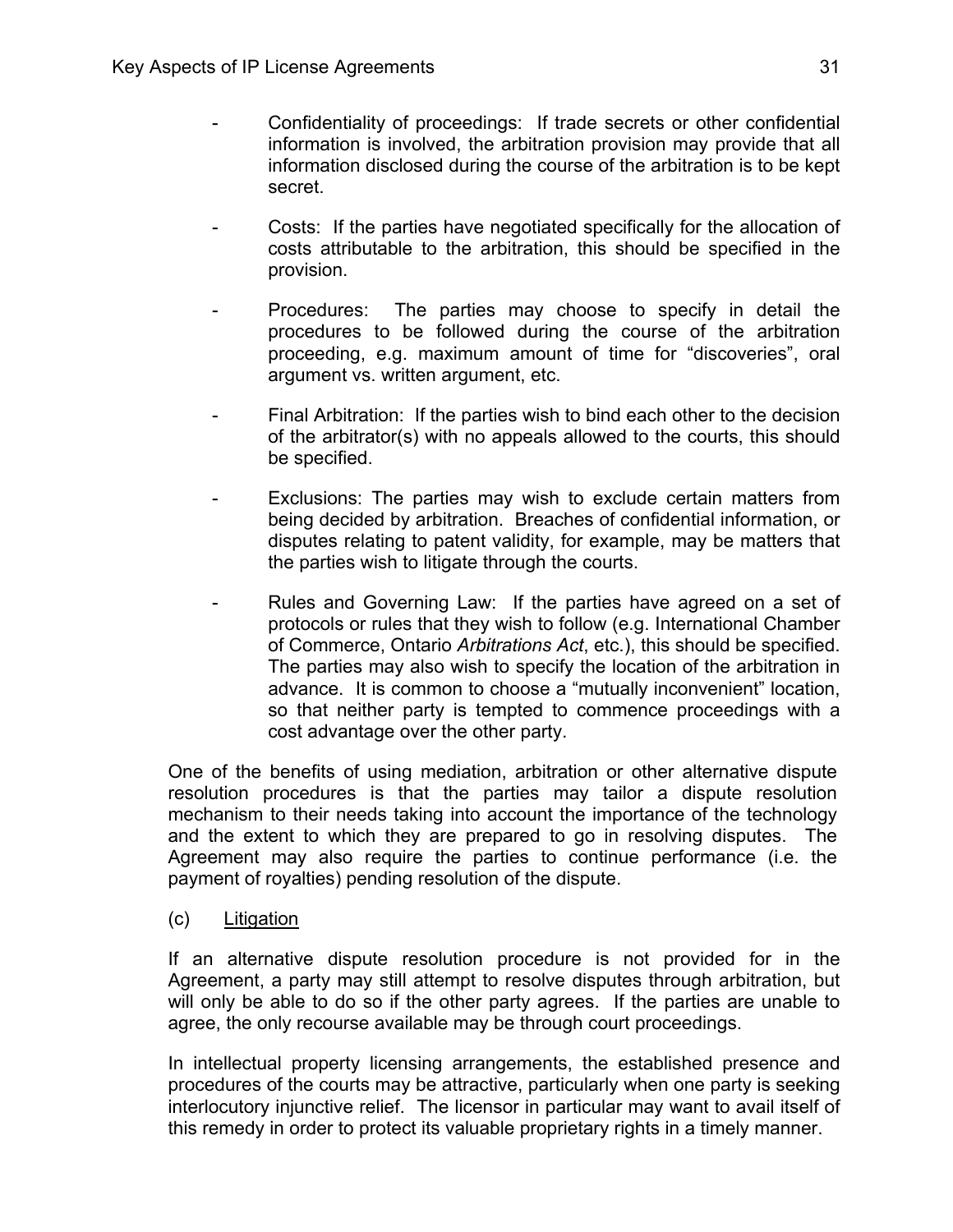## 9. Contract Termination and Renewal

## (a) Term, Expiration and Renewal

As with any contract, a license agreement should specify the date it commences, the period of time during which the parties' obligations will be in force, and an expiration date, unless it is intended to be a perpetual agreement. Patent license agreements often expire on the last date of expiry of any licensed patents, and may have long terms. Trade-mark license agreement terms may be for shorter, fixed durations. Software license agreements are often perpetual, especially in the case of commercial off-the-shelf software products.

The Agreement may also provide for a right of renewal. Absence a renewal provision, it is always open to the parties to negotiate for a renewal of the Agreement, on such terms as may be agreed, prior to the expiry date. Often, a licensee will prefer a renewal right so that it does not have to renegotiate key terms and conditions of the Agreement, such as the amount of royalties payable to the licensor.

If the renewal is not automatic, the licensee will be required to provide the licensor with notice of its intent to renew within a set period of time before expiry; if the renewal is automatic, then notice will only be required if a party does not wish to have the Agreement term be extended.

Generally, the length of the term will depend on the intentions of the parties and their relative bargaining power. A licensor may prefer to have a long-term commitment, with (hopefully) an associated long-term royalty revenue stream payable to it. A licensee usually needs to balance the desire to lock down its rights to the technology over a long period of time, and a need to be able to renegotiate the terms of the Agreement if market conditions warrant such renegotiation.

## (b) Right to Terminate

There are two basic types of termination rights: termination for convenience, and termination for cause.

A party with a right to terminate the Agreement for convenience may usually do so at any time, provided that adequate notice is given to the other party. Licensees typically do not want the licensor to be able to terminate the Agreement for convenience, as they may have a great deal of money invested in a business plan related to the exploitation of the intellectual property, including unrecoverable capital costs.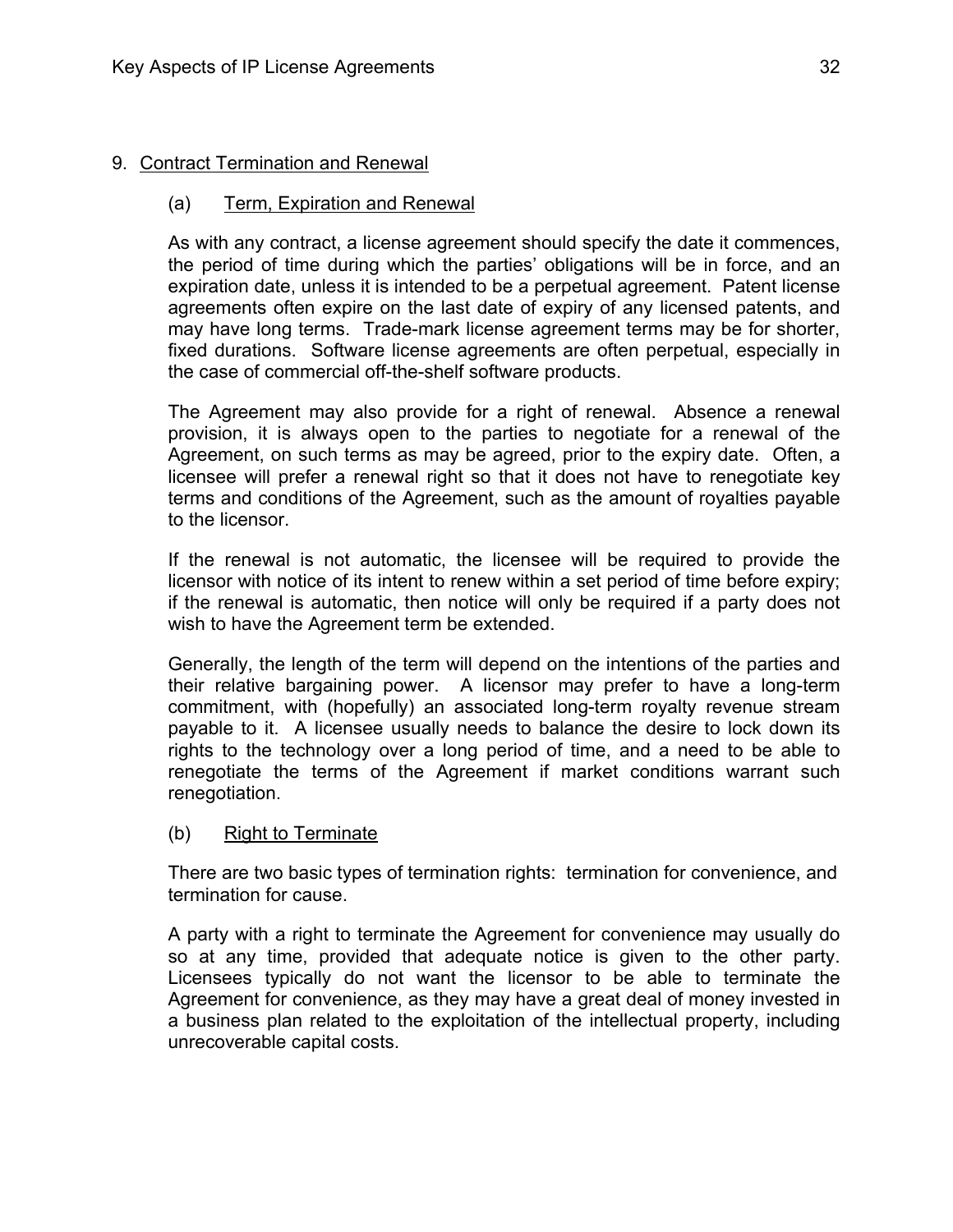Termination for cause can encompass any number of events. The most common triggering events allowing a party to terminate for cause include the material breach by the other party of the terms of the Agreement, or the failure of the other party to conduct business in the ordinary course. Notice may or may not be required prior to a party exercising its right to terminate the Agreement; if the provision contemplates notice, the defaulting party is usually entitled to a set period of time to cure the breach and avoid termination.

It is critical that a licensee have the right to terminate the Agreement if the licensed intellectual property is determined to be invalid. A licensee may also wish to be able to terminate the Agreement if it is sued by a third party for infringement, particularly if it does not have a recourse of indemnity from the licensor.

Many license agreements also attempt to provide a party with the immediate right to terminate upon the bankruptcy or insolvency of the other party. However, the effects of a bankruptcy or insolvency on the treatment of intellectual property rights (including license rights) is a murky legal area. The termination may not be enforceable; in any event, a stay of termination may be applied for by a licensee or its trustee in order to be able to maintain its business. Any such provisions should be viewed with a degree of suspicion, and drafted carefully if enforceability is critical.

(c) Effects of Termination

A well-drafted intellectual property license agreement should provide for the consequences of termination on the rights and obligations of each of the parties, in order to avoid additional disputes at a time when the parties may already be on less than good terms.

The licensee's most pressing business concern will be the ability to wind down and exhaust any existing inventories. From the licensor's perspective, its most pressing concern is that the licensee discontinue all exploitation of the intellectual property as soon as possible. It may opt to reserve the right to purchase any of the licensee's existing stock, at cost if the licensee is amenable, rather than extend the license grant. This may be of particular importance in trade-mark license agreements, where the licensor's primary concern must be the maintenance of the integrity of the licensed marks.

The licensor may also require that the licensee return any and all materials that contain or reflect licensed know-how. This provision may operate in tandem with the provision requiring the return or destruction of all confidential information.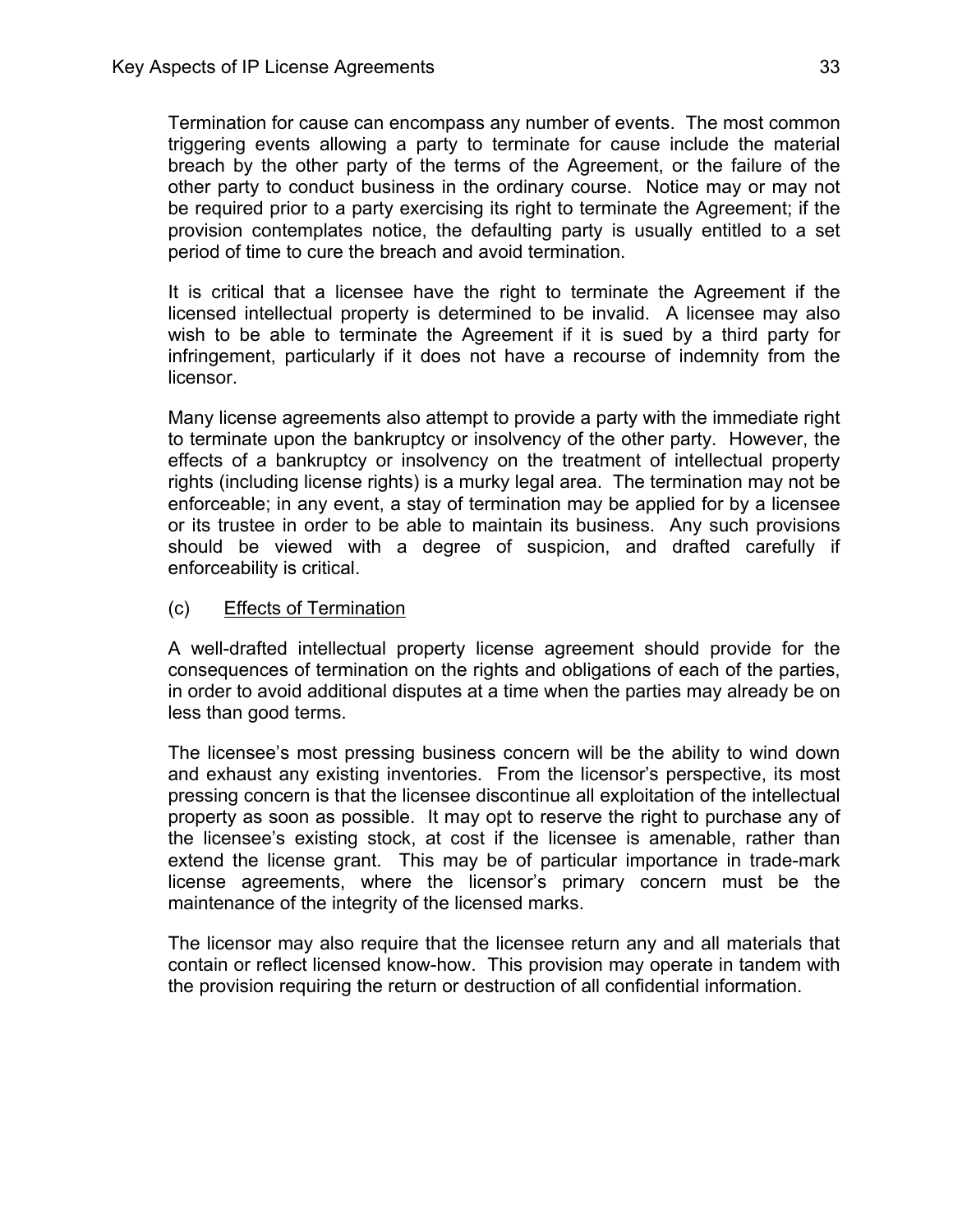It may also be advisable to specify in this provision of the Agreement whether or not any of the terms and conditions of the Agreement are intended to survive termination or expiration, and, if so, for how long. Typically, provisions relating to the treatment of confidential information, representations and warranties, and indemnity provisions may survive termination. In addition, the parties may wish to specify that any unfulfilled obligations existing at the time of termination (for example, the payment of royalties accrued to the date of termination) will continue to survive until they have been fulfilled.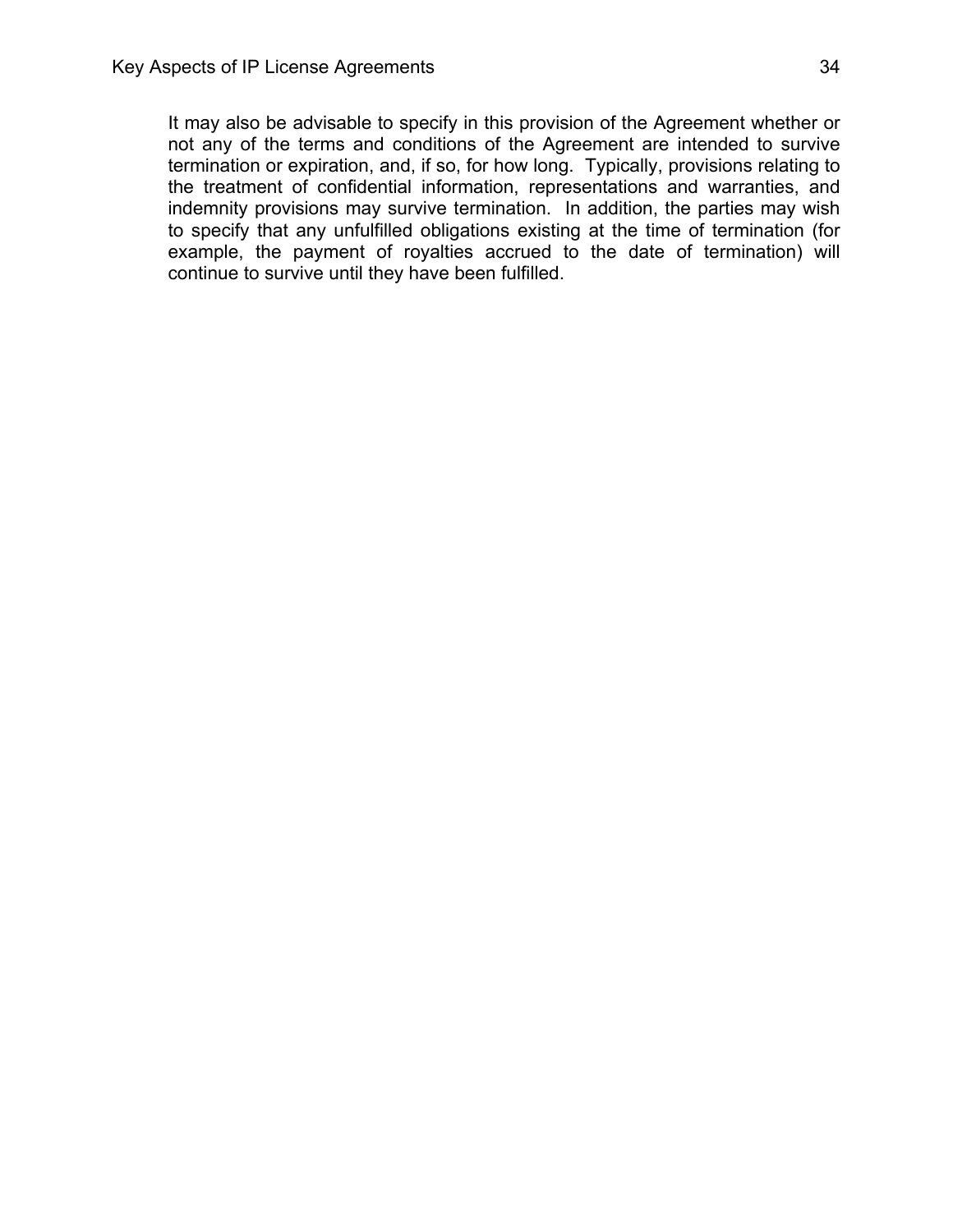## 10. Enforceability

## (a) Patent Licenses and Competition Concerns

In patent license agreements, extending the term of agreement (and the requirement to pay royalties) beyond the expiry of the relevant patents may be problematic unless there is clearly identifiable and separate know-how being licensed. Other concerns relating to competition law may arise if the licensor requires payment of royalties on elements of a device that do not fall within the valid claims of the patents licensed, or if the licensor attempts to require a licensee to purchase unpatented materials from it or designated sources to be employed in a patented processes or with patented equipment.

Competitive concerns may also arise if patents are pooled or cross-licensed between two parties to be administered in accordance with a common purpose to thereby control a business or market which one of the individual participating patentees could not.

The *Competition Act* enumerates the various acts that are considered to be offences under the Act, and the "Intellectual Property Enforcement Guidelines" provide guidance for matters relating specifically to the licensing of intellectual property. Although it is rare in Canada for anyone to be prosecuted under the *Competition Act* in the context of a licensing arrangement, particular attention should be taken when structuring the Agreement to ensure that the parties are complying with the provisions of the Act.

If the Agreement involves a U.S. party and/or is governed by U.S. law, the need to consider competition matters is even more important as U.S. anti-trust considerations pervade almost every aspect of licensing in the United States. By way of example, a licensor in the U.S. cannot discriminate in the terms imposed upon non-exclusive licensees unless a sound business reason for the disparity can be shown.

## (b) Restrictive Covenants

The Agreement may include restrictive covenants, such as an obligation on the licensee and/or licensor not to compete with the other party. Courts are generally not fond of non-compete provisions, and in order to be enforceable they should be drafted to be as clear and reasonable as possible.

(c) Boiler Plate

A license agreement, just like any other commercial contract, may also include standard legal "boilerplate" clauses relating to its enforceability. Typical clauses include: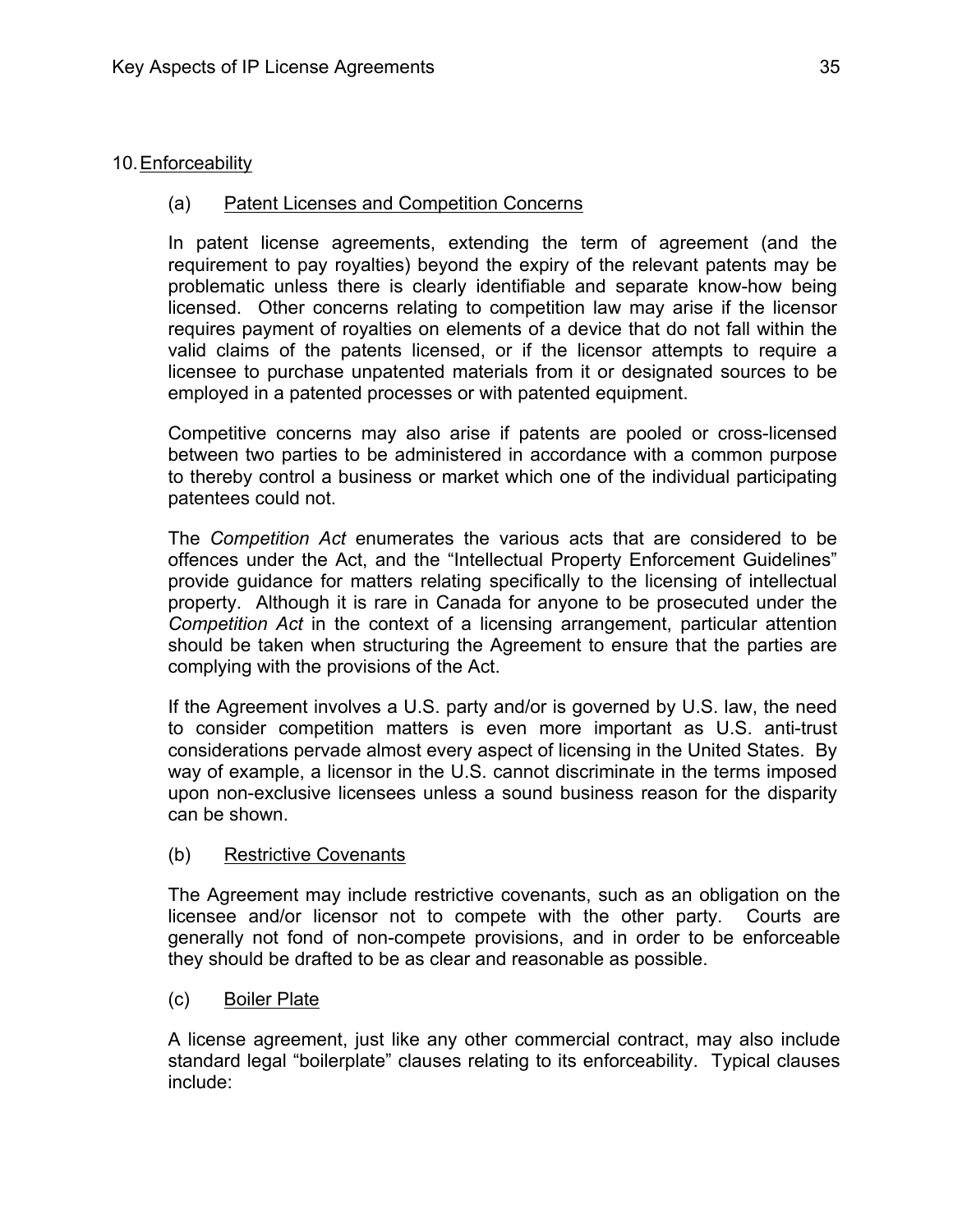#### (i) Force Majeure

A "Force Majeure" is some event beyond the control of the parties to the contract which either delays or renders compliance with the agreement impossible. The Force Majeure clause either temporarily or permanently removes a party's obligation to comply with the agreement.

In the case of a long delay by the supplier of a licensed product, the licensee/customer should have the right to terminate the Agreement and obtain the desired product from another supplier.

#### (ii) Severability

If a clause to an agreement is over-reaching, it may result in a court holding the entire agreement to be unenforceable.

A severability clause attempts to sever any "bad" clauses from the rest of the Agreement and allow the rest of the Agreement to stand even if the severed clause is declared unenforceable.

#### (iii) Integration; Entire Agreement

The Integration clause attempts to say that "this is the deal" between the parties.

Any representations or statements made during the negotiation up to the signing of the Agreement is declared not to form part of the Agreement so that any inconsistencies will result in the particular term of the Agreement governing the situation.

Even if the Agreement contains an integration clause, a court may, while interpreting the Agreement, look into the negotiations and circumstances leading up to the Agreement in order to better understand the intent of the parties by the terminology used in the Agreement.

Sometimes these clauses are ignored by the courts and representations made as an inducement to enter a contract have been held by the court to be binding, express warranties.

#### (iv) Relationship Between the Parties

Some agreements contain clauses stating what the relationship is not: such as a partnership, joint venture, an employer/employee relationship.

Such relationships automatically create obligations between the parties (beyond that of licensor-licensee) and the parties to the agreement may not want such obligations to be imposed.